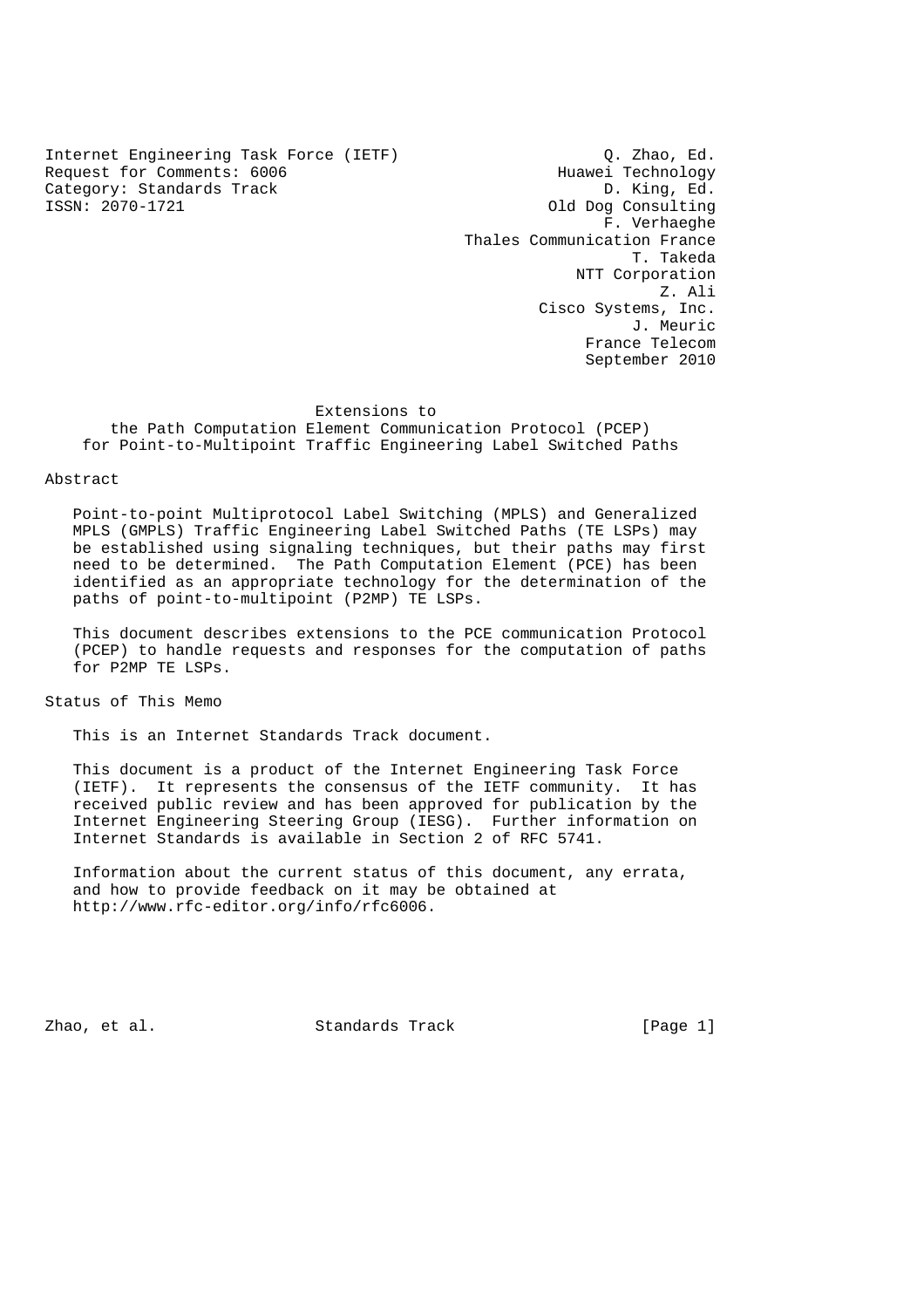Copyright Notice

 Copyright (c) 2010 IETF Trust and the persons identified as the document authors. All rights reserved.

 This document is subject to BCP 78 and the IETF Trust's Legal Provisions Relating to IETF Documents (http://trustee.ietf.org/license-info) in effect on the date of publication of this document. Please review these documents carefully, as they describe your rights and restrictions with respect to this document. Code Components extracted from this document must include Simplified BSD License text as described in Section 4.e of the Trust Legal Provisions and are provided without warranty as described in the Simplified BSD License.

 This document may contain material from IETF Documents or IETF Contributions published or made publicly available before November 10, 2008. The person(s) controlling the copyright in some of this material may not have granted the IETF Trust the right to allow modifications of such material outside the IETF Standards Process. Without obtaining an adequate license from the person(s) controlling the copyright in such materials, this document may not be modified outside the IETF Standards Process, and derivative works of it may not be created outside the IETF Standards Process, except to format it for publication as an RFC or to translate it into languages other than English.

# Table of Contents

|  | 3.1.1. P2MP Computation TLV in the Existing PCE                |
|--|----------------------------------------------------------------|
|  |                                                                |
|  |                                                                |
|  |                                                                |
|  | 3.3. P2MP Path Computation Request/Reply Message Extensions  8 |
|  | 3.3.1. The Extension of the RP Object  8                       |
|  |                                                                |
|  |                                                                |
|  |                                                                |
|  | 3.6. P2MP Objective Functions and Metric Types 13              |
|  | 3.6.1. New Objective Functions 13                              |
|  |                                                                |
|  | 3.6.2. New Metric Object Types 14                              |
|  | 3.7. Non-Support of P2MP Path Computation 14                   |

Zhao, et al. Standards Track [Page 2]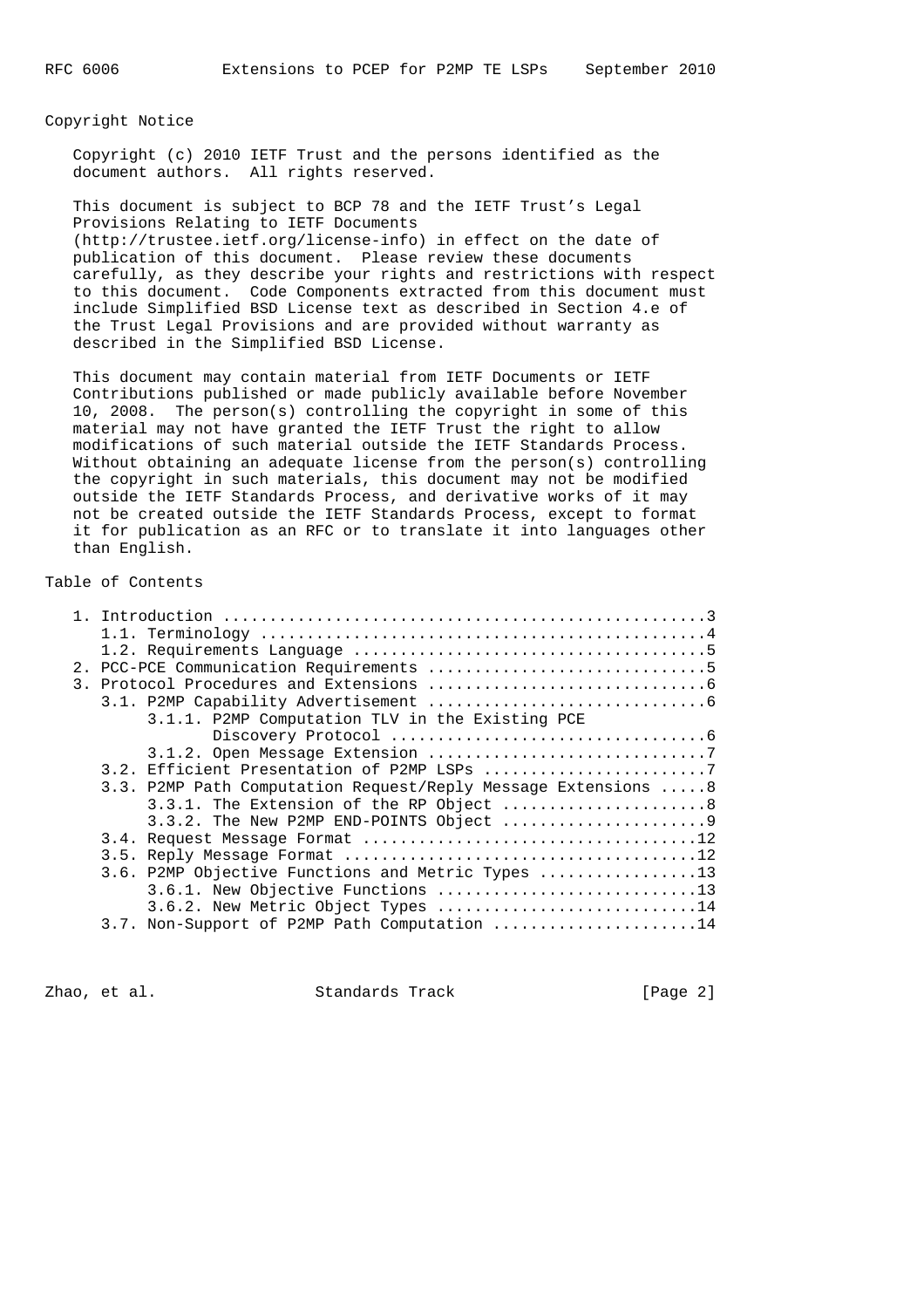|    | 3.8. Non-Support by Back-Level PCE Implementations 15<br>3.9. P2MP TE Path Reoptimization Request 15<br>3.10. Adding and Pruning Leaves to/from the P2MP Tree 16<br>3.12. Synchronization of P2MP TE Path Computation Requests  19<br>3.13. Request and Response Fragmentation 20<br>3.13.1. Request Fragmentation Procedure 21<br>3.13.2. Response Fragmentation Procedure 21<br>3.13.3. Fragmentation Examples 21 |
|----|---------------------------------------------------------------------------------------------------------------------------------------------------------------------------------------------------------------------------------------------------------------------------------------------------------------------------------------------------------------------------------------------------------------------|
|    | 3.14. UNREACH-DESTINATION Object 22                                                                                                                                                                                                                                                                                                                                                                                 |
|    | 3.15. P2MP PCEP-ERROR Objects and Types 23                                                                                                                                                                                                                                                                                                                                                                          |
|    |                                                                                                                                                                                                                                                                                                                                                                                                                     |
|    |                                                                                                                                                                                                                                                                                                                                                                                                                     |
|    | 4.2. Information and Data Models 25                                                                                                                                                                                                                                                                                                                                                                                 |
|    | 4.3. Liveness Detection and Monitoring 25                                                                                                                                                                                                                                                                                                                                                                           |
|    |                                                                                                                                                                                                                                                                                                                                                                                                                     |
|    | 4.5. Requirements for Other Protocols and Functional                                                                                                                                                                                                                                                                                                                                                                |
|    |                                                                                                                                                                                                                                                                                                                                                                                                                     |
|    | 4.6. Impact on Network Operation 26                                                                                                                                                                                                                                                                                                                                                                                 |
| б. |                                                                                                                                                                                                                                                                                                                                                                                                                     |
|    |                                                                                                                                                                                                                                                                                                                                                                                                                     |
|    |                                                                                                                                                                                                                                                                                                                                                                                                                     |
|    |                                                                                                                                                                                                                                                                                                                                                                                                                     |
|    |                                                                                                                                                                                                                                                                                                                                                                                                                     |
|    |                                                                                                                                                                                                                                                                                                                                                                                                                     |
|    |                                                                                                                                                                                                                                                                                                                                                                                                                     |
|    |                                                                                                                                                                                                                                                                                                                                                                                                                     |
|    |                                                                                                                                                                                                                                                                                                                                                                                                                     |
|    |                                                                                                                                                                                                                                                                                                                                                                                                                     |
|    |                                                                                                                                                                                                                                                                                                                                                                                                                     |
|    |                                                                                                                                                                                                                                                                                                                                                                                                                     |
|    |                                                                                                                                                                                                                                                                                                                                                                                                                     |

# 1. Introduction

 The Path Computation Element (PCE) defined in [RFC4655] is an entity that is capable of computing a network path or route based on a network graph, and applying computational constraints. A Path Computation Client (PCC) may make requests to a PCE for paths to be computed.

 [RFC4875] describes how to set up point-to-multipoint (P2MP) Traffic Engineering Label Switched Paths (TE LSPs) for use in Multiprotocol Label Switching (MPLS) and Generalized MPLS (GMPLS) networks.

zhao, et al. Standards Track [Page 3]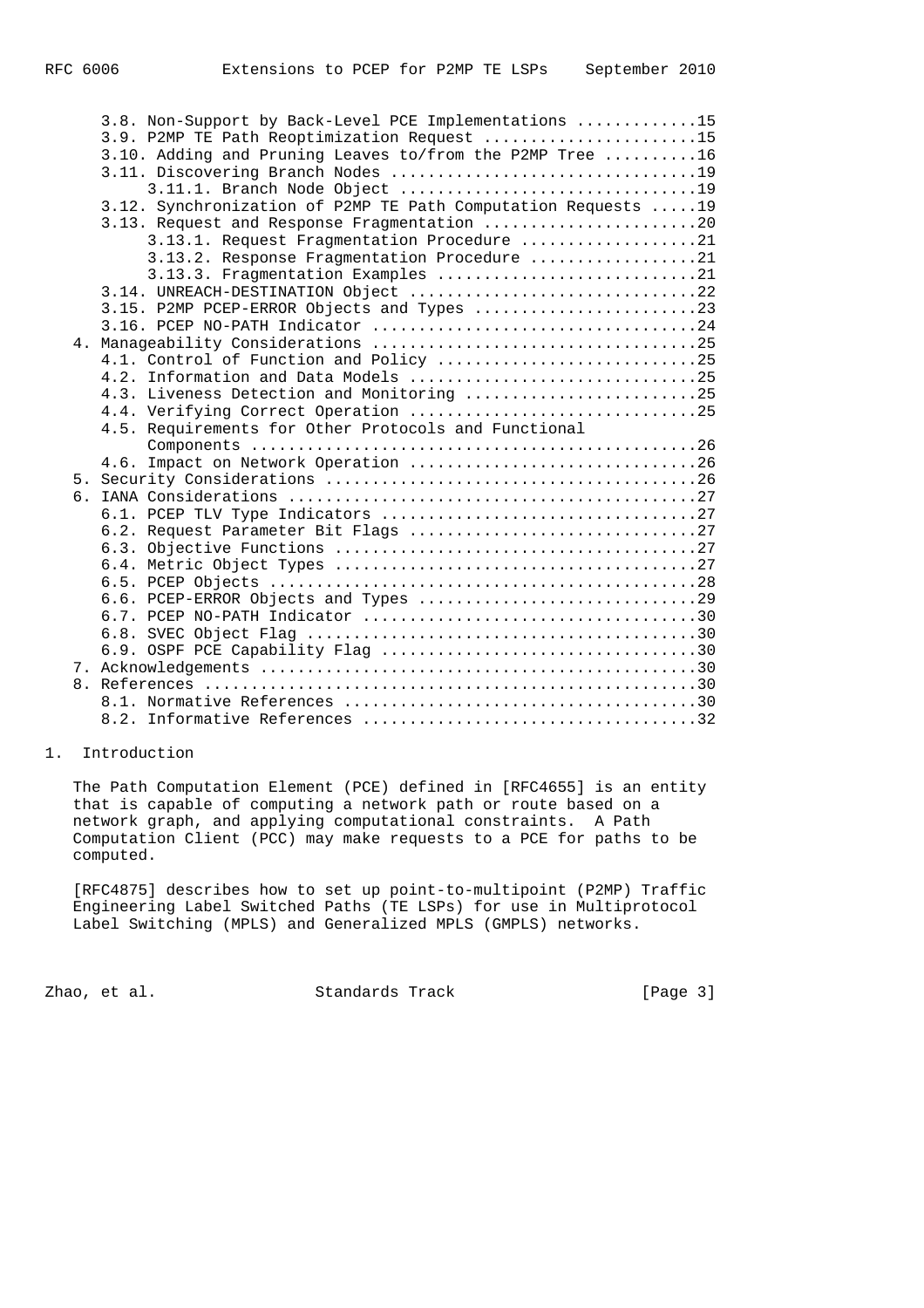The PCE has been identified as a suitable application for the computation of paths for P2MP TE LSPs [RFC5671].

 The PCE communication Protocol (PCEP) is designed as a communication protocol between PCCs and PCEs for point-to-point (P2P) path computations and is defined in [RFC5440]. However, that specification does not provide a mechanism to request path computation of P2MP TE LSPs.

 A P2MP LSP is comprised of multiple source-to-leaf (S2L) sub-LSPs. These S2L sub-LSPs are set up between ingress and egress Label Switching Routers (LSRs) and are appropriately overlaid to construct a P2MP TE LSP. During path computation, the P2MP TE LSP may be determined as a set of S2L sub-LSPs that are computed separately and combined to give the path of the P2MP LSP, or the entire P2MP TE LSP may be determined as a P2MP tree in a single computation.

 This document relies on the mechanisms of PCEP to request path computation for P2MP TE LSPs. One path computation request message from a PCC may request the computation of the whole P2MP TE LSP, or the request may be limited to a sub-set of the S2L sub-LSPs. In the extreme case, the PCC may request the S2L sub-LSPs to be computed individually with it being the PCC's responsibility to decide whether to signal individual S2L sub-LSPs or combine the computation results to signal the entire P2MP TE LSP. Hence the PCC may use one path computation request message or may split the request across multiple path computation messages.

#### 1.1. Terminology

Terminology used in this document:

TE LSP: Traffic Engineering Label Switched Path.

LSR: Label Switching Router.

 OF: Objective Function: A set of one or more optimization criteria used for the computation of a single path (e.g., path cost minimization), or for the synchronized computation of a set of paths (e.g., aggregate bandwidth consumption minimization).

P2MP: Point-to-Multipoint.

P2P: Point-to-Point.

 This document also uses the terminology defined in [RFC4655], [RFC4875], and [RFC5440].

Zhao, et al. Standards Track [Page 4]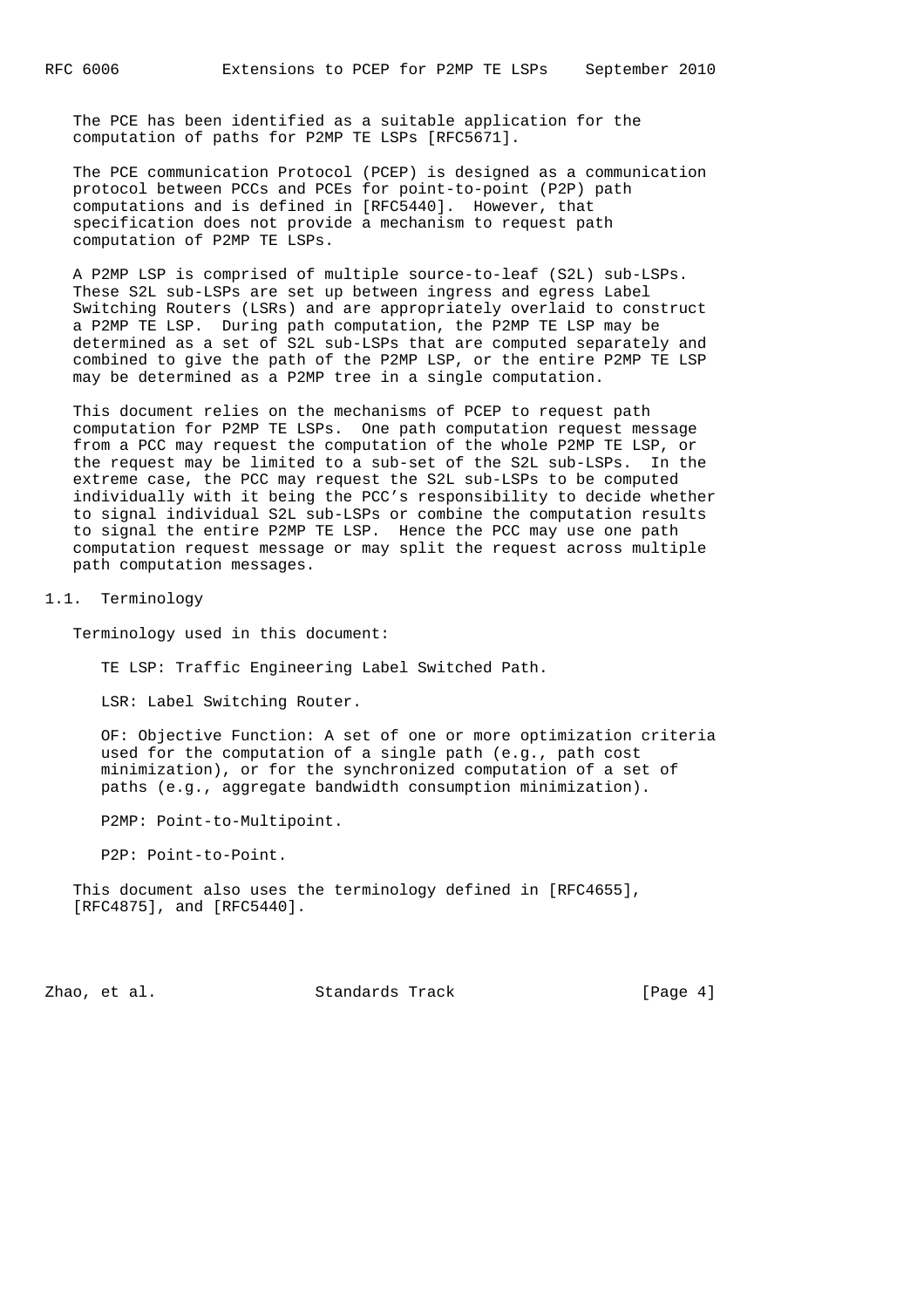#### 1.2. Requirements Language

 The key words "MUST", "MUST NOT", "REQUIRED", "SHALL", "SHALL NOT", "SHOULD", "SHOULD NOT", "RECOMMENDED", "MAY", and "OPTIONAL" in this document are to be interpreted as described in RFC 2119 [RFC2119].

2. PCC-PCE Communication Requirements

 This section summarizes the PCC-PCE communication requirements for P2MP MPLS-TE LSPs described in [RFC5862]. The numbering system corresponds to the requirement numbers used in [RFC5862].

- 1. The PCC MUST be able to specify that the request is a P2MP path computation request.
- 2. The PCC MUST be able to specify that objective functions are to be applied to the P2MP path computation request.
- 3. The PCE MUST have the capability to reject a P2MP path request and indicate non-support of P2MP path computation.
- 4. The PCE MUST provide an indication of non-support of P2MP path computation by back-level PCE implementations.
- 5. A P2MP path computation request MUST be able to list multiple destinations.
- 6. A P2MP path computation response MUST be able to carry the path of a P2MP LSP.
- 7. By default, the path returned by the PCE SHOULD use the compressed format.
- 8. It MUST be possible for a single P2MP path computation request or response to be conveyed by a sequence of messages.
- 9. It MUST NOT be possible for a single P2MP path computation request to specify a set of different constraints, traffic parameters, or quality-of-service requirements for different destinations of a P2MP LSP.
- 10. P2MP path modification and P2MP path diversity MUST be supported.
- 11. It MUST be possible to reoptimize existing P2MP TE LSPs.
- 12. It MUST be possible to add and remove P2MP destinations from existing paths.

Zhao, et al. Standards Track [Page 5]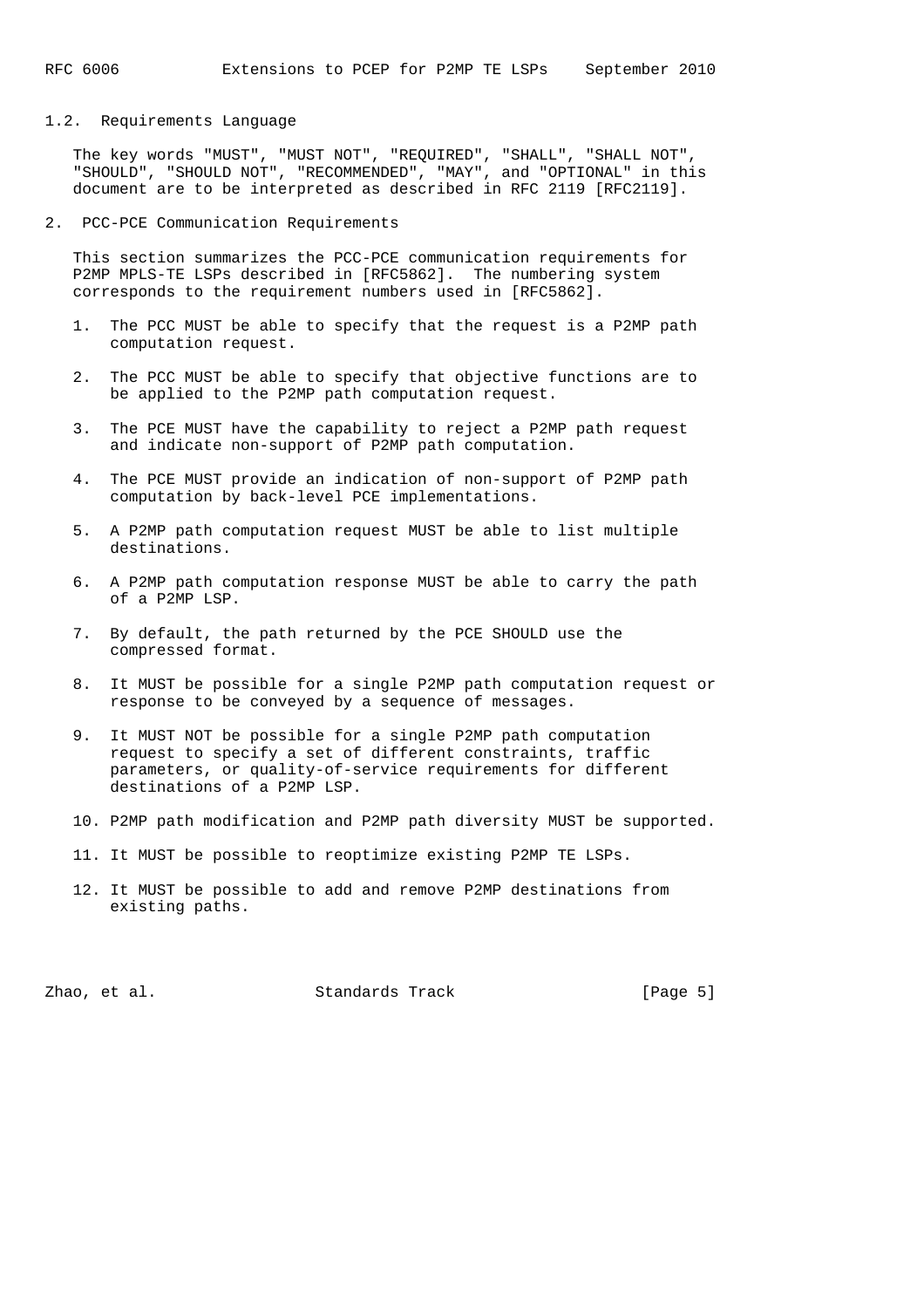- 13. It MUST be possible to specify a list of applicable branch nodes to use when computing the P2MP path.
- 14. It MUST be possible for a PCC to discover P2MP path computation capability.
- 15. The PCC MUST be able to request diverse paths when requesting a P2MP path.
- 3. Protocol Procedures and Extensions

 The following section describes the protocol extensions required to satisfy the requirements specified in Section 2 ("PCC-PCE Communication Requirements") of this document.

3.1. P2MP Capability Advertisement

3.1.1. P2MP Computation TLV in the Existing PCE Discovery Protocol

 [RFC5088] defines a PCE Discovery (PCED) TLV carried in an OSPF Router Information Link State Advertisement (LSA) defined in [RFC4970] to facilitate PCE discovery using OSPF. [RFC5088] specifies that no new sub-TLVs may be added to the PCED TLV. This document defines a new flag in the OSPF PCE Capability Flags to indicate the capability of P2MP computation.

 Similarly, [RFC5089] defines the PCED sub-TLV for use in PCE Discovery using IS-IS. This document will use the same flag requested for the OSPF PCE Capability Flags sub-TLV to allow IS-IS to indicate the capability of P2MP computation.

 The IANA assignment for a shared OSPF and IS-IS P2MP Capability Flag is documented in Section 6.9 ("OSPF PCE Capability Flag") of this document.

 PCEs wishing to advertise that they support P2MP path computation would set the bit (10) accordingly. PCCs that do not understand this bit will ignore it (per [RFC5088] and [RFC5089]). PCEs that do not support P2MP will leave the bit clear (per the default behavior defined in [RFC5088] and [RFC5089]).

 PCEs that set the bit to indicate support of P2MP path computation MUST follow the procedures in Section 3.3.2 ("The New P2MP END-POINTS Object") to further qualify the level of support.

Zhao, et al. Standards Track [Page 6]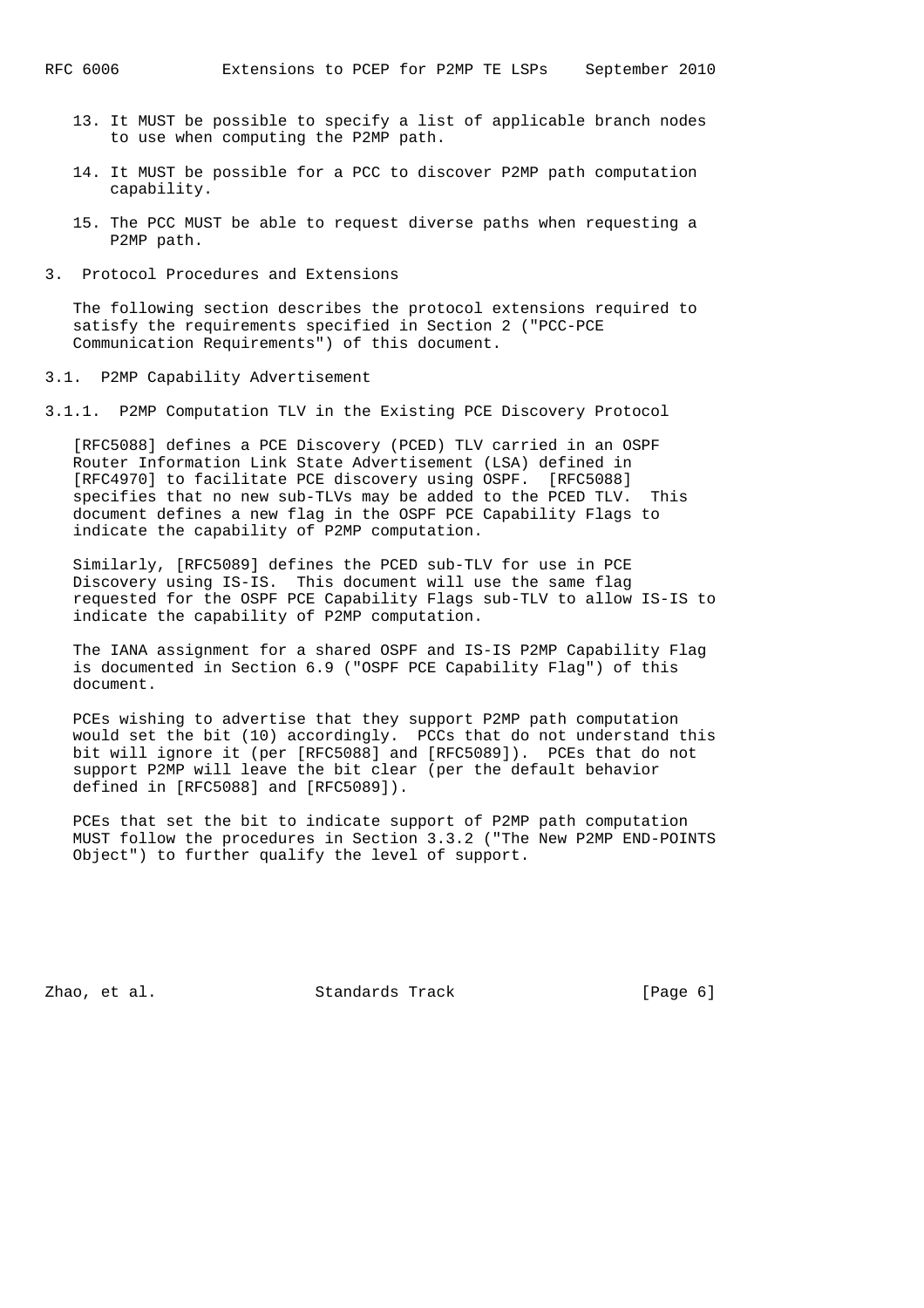#### 3.1.2. Open Message Extension

 Based on the Capabilities Exchange requirement described in [RFC5862], if a PCE does not advertise its P2MP capability during discovery, PCEP should be used to allow a PCC to discover, during the Open Message Exchange, which PCEs are capable of supporting P2MP path computation.

 To satisfy this requirement, we extend the PCEP OPEN object by defining a new optional TLV to indicate the PCE's capability to perform P2MP path computations.

 IANA has allocated value 6 from the "PCEP TLV Type Indicators" sub registry, as documented in Section 6.1 ("PCEP TLV Type Indicators"). The description is "P2MP capable", and the length value is 2 bytes. The value field is set to default value 0.

 The inclusion of this TLV in an OPEN object indicates that the sender can perform P2MP path computations.

 The capability TLV is meaningful only for a PCE, so it will typically appear only in one of the two Open messages during PCE session establishment. However, in case of PCE cooperation (e.g., inter-domain), when a PCE behaving as a PCC initiates a PCE session it SHOULD also indicate its path computation capabilities.

3.2. Efficient Presentation of P2MP LSPs

 When specifying additional leaves, or optimizing existing P2MP TE LSPs as specified in [RFC5862], it may be necessary to pass existing P2MP LSP route information between the PCC and PCE in the request and reply messages. In each of these scenarios, we need new path objects for efficiently passing the existing P2MP LSP between the PCE and PCC.

 We specify the use of the Resource Reservation Protocol Traffic Engineering (RSVP-TE) extensions Explicit Route Object (ERO) to encode the explicit route of a TE LSP through the network. PCEP ERO sub-object types correspond to RSVP-TE ERO sub-object types. The format and content of the ERO object are defined in [RFC3209] and [RFC3473].

 The Secondary Explicit Route Object (SERO) is used to specify the explicit route of a S2L sub-LSP. The path of each subsequent S2L sub-LSP is encoded in a P2MP\_SECONDARY\_EXPLICIT\_ROUTE object SERO. The format of the SERO is the same as an ERO defined in [RFC3209] and [RFC3473].

Zhao, et al. Standards Track [Page 7]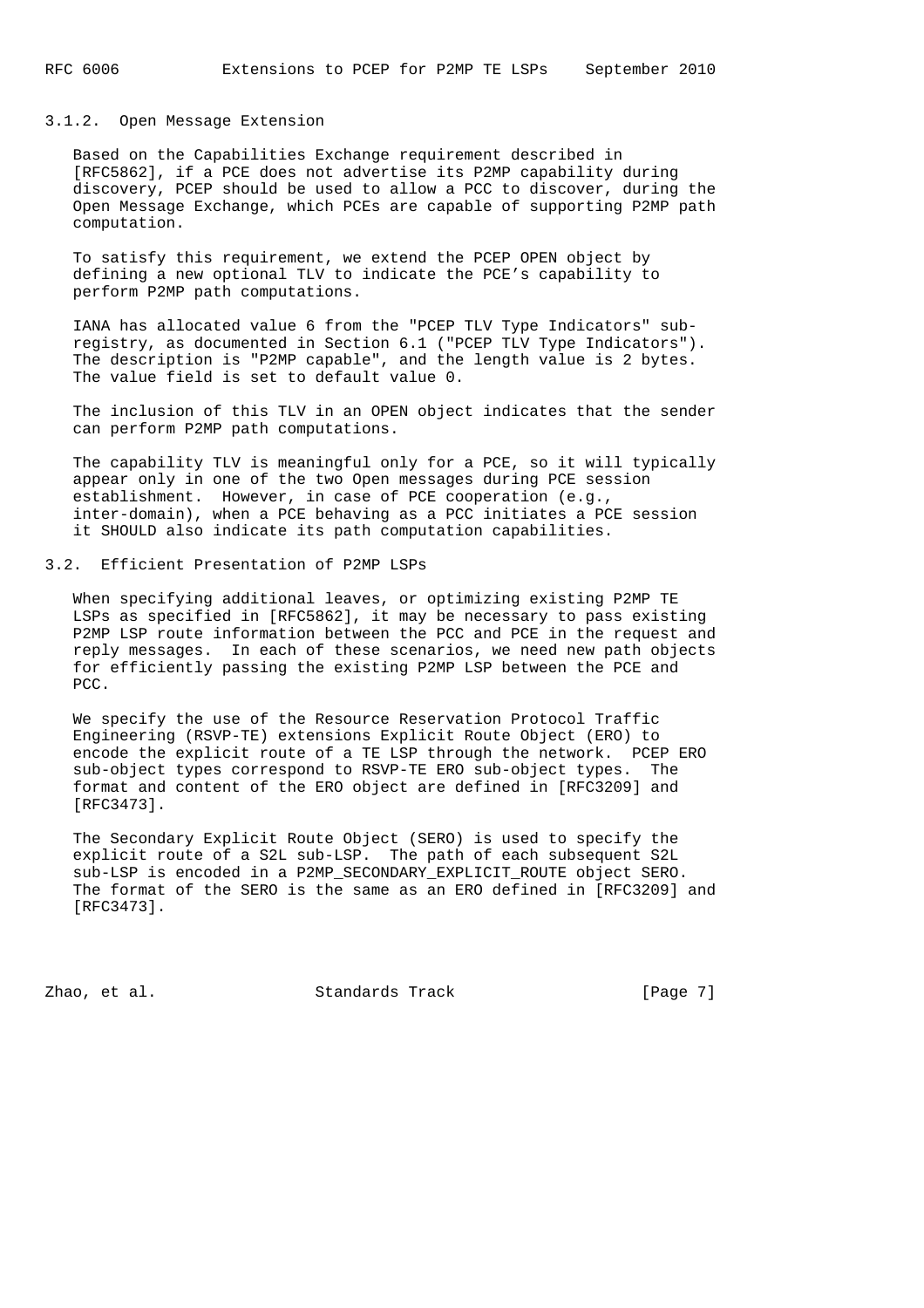The Secondary Record Route Object (SRRO) is used to record the explicit route of the S2L sub-LSP. The class of the P2MP SRRO is the same as the SRRO defined in [RFC4873].

 The SERO and SRRO are used to report the route of an existing TE LSP for which a reoptimization is desired. The format and content of the SERO and SRRO are defined in [RFC4875].

A new PCEP object class and type are requested for SERO and SRRO.

| Object-Class Value<br>Name<br>Object-Type<br>Reference | 29<br>SERO<br>$1:$ SERO<br>2-15: Unassigned<br>RFC 6006 |
|--------------------------------------------------------|---------------------------------------------------------|
| Object-Class Value<br>Name<br>Object-Type              | 30<br>SRRO<br>$1:$ SRRO<br>2-15: Unassigned             |
| Reference                                              | RFC 6006                                                |

The IANA assignment is documented in Section 6.5 ("PCEP Objects").

 Since the explicit path is available for immediate signaling by the MPLS or GMPLS control plane, the meanings of all of the sub-objects and fields in this object are identical to those defined for the ERO.

3.3. P2MP Path Computation Request/Reply Message Extensions

 This document extends the existing P2P RP (Request Parameters) object so that a PCC can signal a P2MP path computation request to the PCE receiving the PCEP request. The END-POINTS object is also extended to improve the efficiency of the message exchange between PCC and PCE in the case of P2MP path computation.

3.3.1. The Extension of the RP Object

 The PCE path computation request and reply messages will need the following additional parameters to indicate to the receiving PCE that the request and reply messages have been fragmented across multiple messages, that they have been requested for a P2MP path, and whether the route is represented in the compressed or uncompressed format.

This document adds the following flags to the RP Object:

Zhao, et al. Standards Track [Page 8]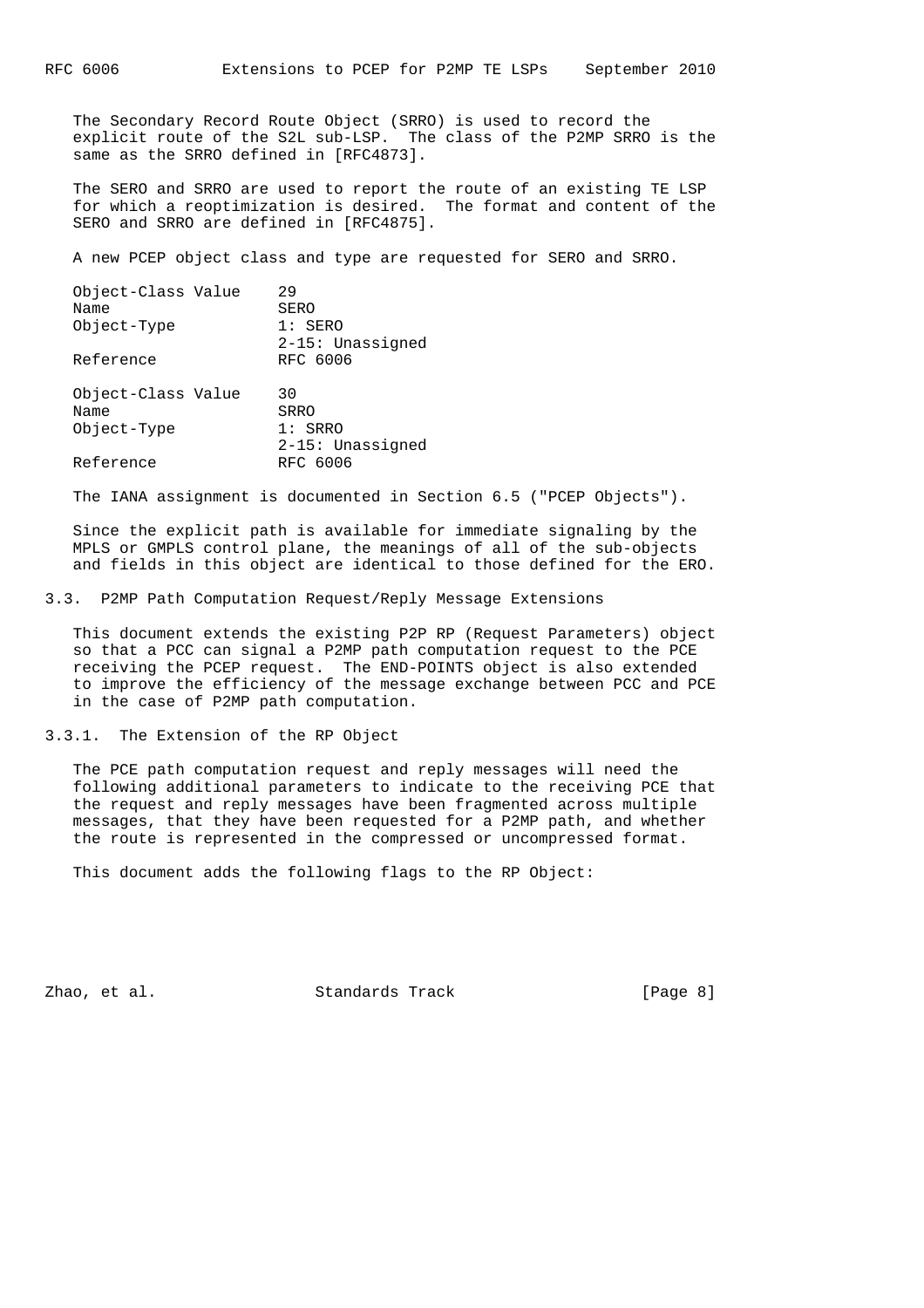The F-bit is added to the flag bits of the RP object to indicate to the receiver that the request is part of a fragmented request, or is not a fragmented request.

- o F (RP fragmentation bit 1 bit):
	- 0: This indicates that the RP is not fragmented or it is the last piece of the fragmented RP.
	- 1: This indicates that the RP is fragmented and this is not the last piece of the fragmented RP. The receiver needs to wait for additional fragments until it receives an RP with the same RP-ID and with the F-bit set to 0.

 The N-bit is added in the flag bits field of the RP object to signal the receiver of the message that the request/reply is for P2MP or is not for P2MP.

 $O$  N (P2MP bit  $-1$  bit):

- 0: This indicates that this is not a PCReq or PCRep message for P2MP.
- 1: This indicates that this is a PCReq or PCRep message for P2MP.

 The E-bit is added in the flag bits field of the RP object to signal the receiver of the message that the route is in the compressed format or is not in the compressed format. By default, the path returned by the PCE SHOULD use the compressed format.

o E (ERO-compression bit - 1 bit):

- 0: This indicates that the route is not in the compressed format.
- 1: This indicates that the route is in the compressed format.

 The IANA assignment is documented in Section 6.2 ("Request Parameter Bit Flags") of this document.

#### 3.3.2. The New P2MP END-POINTS Object

 The END-POINTS object is used in a PCReq message to specify the source IP address and the destination IP address of the path for which a path computation is requested. To represent the end points for a P2MP path efficiently, we define two new types of END-POINTS objects for the P2MP path:

Zhao, et al. Standards Track [Page 9]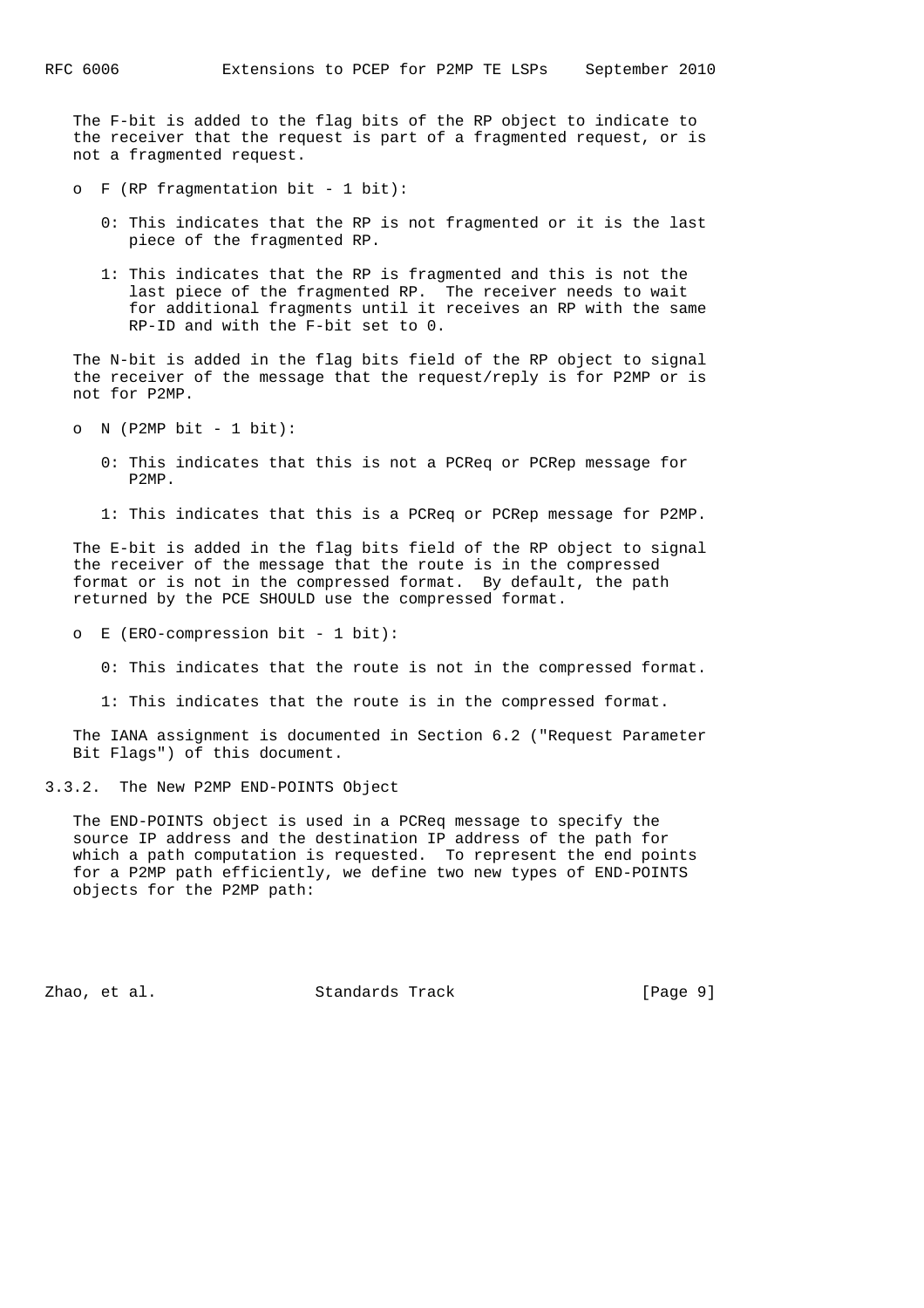o Old leaves whose path can be modified/reoptimized;

o Old leaves whose path must be left unchanged.

 With the new END-POINTS object, the PCE path computation request message is expanded in a way that allows a single request message to list multiple destinations.

In total, there are now 4 possible types of leaves in a P2MP request:

o New leaves to add (leaf type = 1)

o Old leaves to remove (leaf type = 2)

o Old leaves whose path can be modified/reoptimized (leaf type = 3)

o Old leaves whose path must be left unchanged (leaf type = 4)

 A given END-POINTS object gathers the leaves of a given type. The type of leaf in a given END-POINTS object is identified by the END- POINTS object leaf type field.

 Using the new END-POINTS object, the END-POINTS portion of a request message for the multiple destinations can be reduced by up to 50% for a P2MP path where a single source address has a very large number of destinations.

 Note that a P2MP path computation request can mix the different types of leaves by including several END-POINTS objects per RP object as shown in the PCReq Routing Backus-Naur Form (RBNF) [RFC5511] format in Section 3.4 ("Request Message Format").

Zhao, et al. Standards Track [Page 10]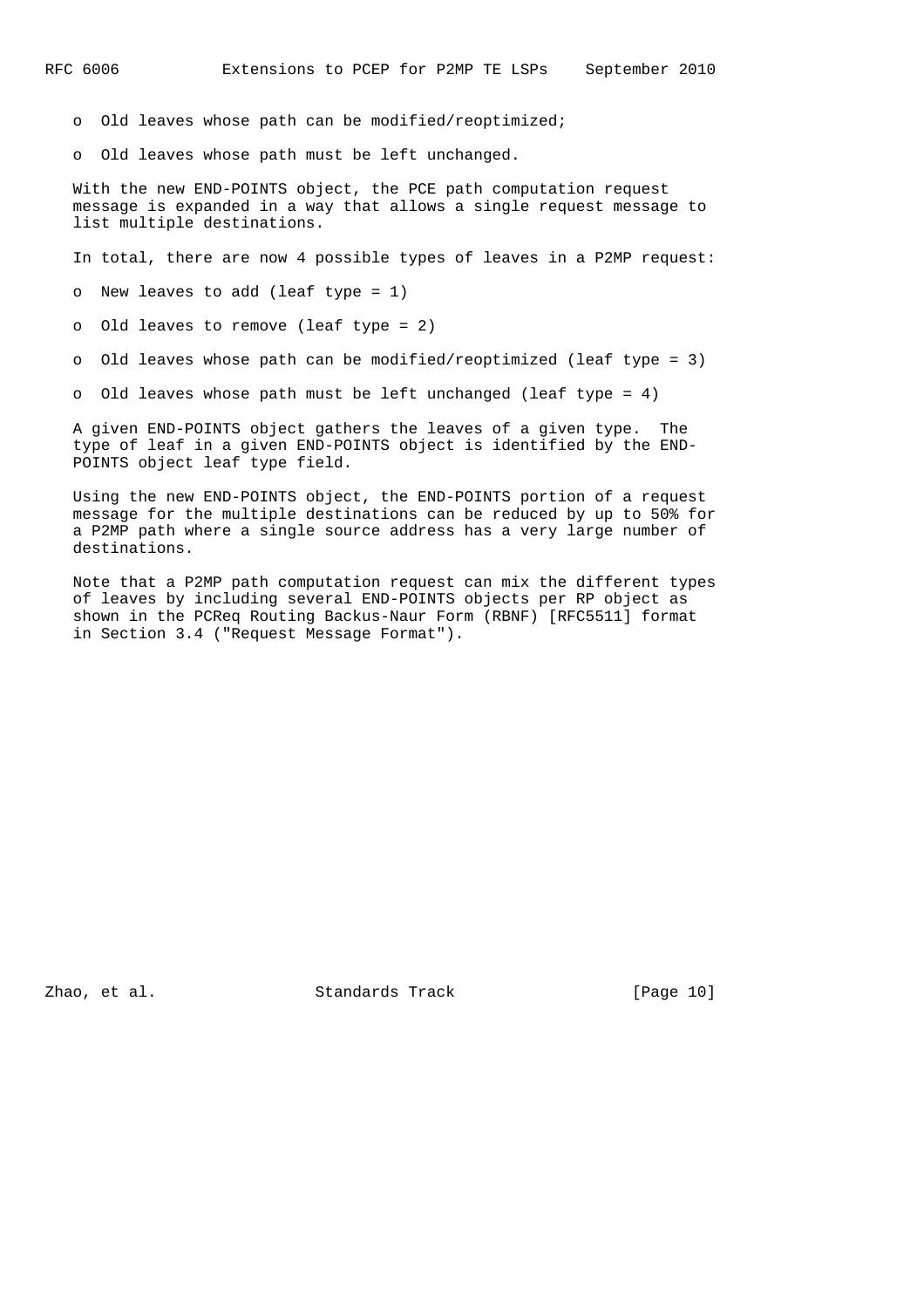The format of the new END-POINTS object body for IPv4 (Object-Type 3) is as follows:

 $0$  1 2 3 0 1 2 3 4 5 6 7 8 9 0 1 2 3 4 5 6 7 8 9 0 1 2 3 4 5 6 7 8 9 0 1 +-+-+-+-+-+-+-+-+-+-+-+-+-+-+-+-+-+-+-+-+-+-+-+-+-+-+-+-+-+-+-+-+ Leaf type +-+-+-+-+-+-+-+-+-+-+-+-+-+-+-+-+-+-+-+-+-+-+-+-+-+-+-+-+-+-+-+-+ Source IPv4 address +-+-+-+-+-+-+-+-+-+-+-+-+-+-+-+-+-+-+-+-+-+-+-+-+-+-+-+-+-+-+-+-+ Destination IPv4 address +-+-+-+-+-+-+-+-+-+-+-+-+-+-+-+-+-+-+-+-+-+-+-+-+-+-+-+-+-+-+-+-+  $\tilde{\mathcal{C}}$  . The contract of the contract of the contract of the contract of the contract of the contract of the contract of the contract of the contract of the contract of the contract of the contract of the contract of +-+-+-+-+-+-+-+-+-+-+-+-+-+-+-+-+-+-+-+-+-+-+-+-+-+-+-+-+-+-+-+-+ Destination IPv4 address +-+-+-+-+-+-+-+-+-+-+-+-+-+-+-+-+-+-+-+-+-+-+-+-+-+-+-+-+-+-+-+-+

Figure 1. The New P2MP END-POINTS Object Body Format for IPv4

 The format of the END-POINTS object body for IPv6 (Object-Type 4) is as follows:

0  $1$  2 3 0 1 2 3 4 5 6 7 8 9 0 1 2 3 4 5 6 7 8 9 0 1 2 3 4 5 6 7 8 9 0 1 +-+-+-+-+-+-+-+-+-+-+-+-+-+-+-+-+-+-+-+-+-+-+-+-+-+-+-+-+-+-+-+-+ Leaf type +-+-+-+-+-+-+-+-+-+-+-+-+-+-+-+-+-+-+-+-+-+-+-+-+-+-+-+-+-+-+-+-+ | | Source IPv6 address (16 bytes) | | +-+-+-+-+-+-+-+-+-+-+-+-+-+-+-+-+-+-+-+-+-+-+-+-+-+-+-+-+-+-+-+-+ | | Destination IPv6 address (16 bytes) | | +-+-+-+-+-+-+-+-+-+-+-+-+-+-+-+-+-+-+-+-+-+-+-+-+-+-+-+-+-+-+-+-+  $\tilde{\mathcal{C}}$  . The contract of the contract of the contract of the contract of the contract of the contract of the contract of the contract of the contract of the contract of the contract of the contract of the contract of +-+-+-+-+-+-+-+-+-+-+-+-+-+-+-+-+-+-+-+-+-+-+-+-+-+-+-+-+-+-+-+-+ | | Destination IPv6 address (16 bytes) | | +-+-+-+-+-+-+-+-+-+-+-+-+-+-+-+-+-+-+-+-+-+-+-+-+-+-+-+-+-+-+-+-+

Figure 2. The New P2MP END-POINTS Object Body Format for IPv6

 The END-POINTS object body has a variable length. These are multiples of 4 bytes for IPv4, and multiples of 16 bytes, plus 4 bytes, for IPv6.

Zhao, et al. Standards Track [Page 11]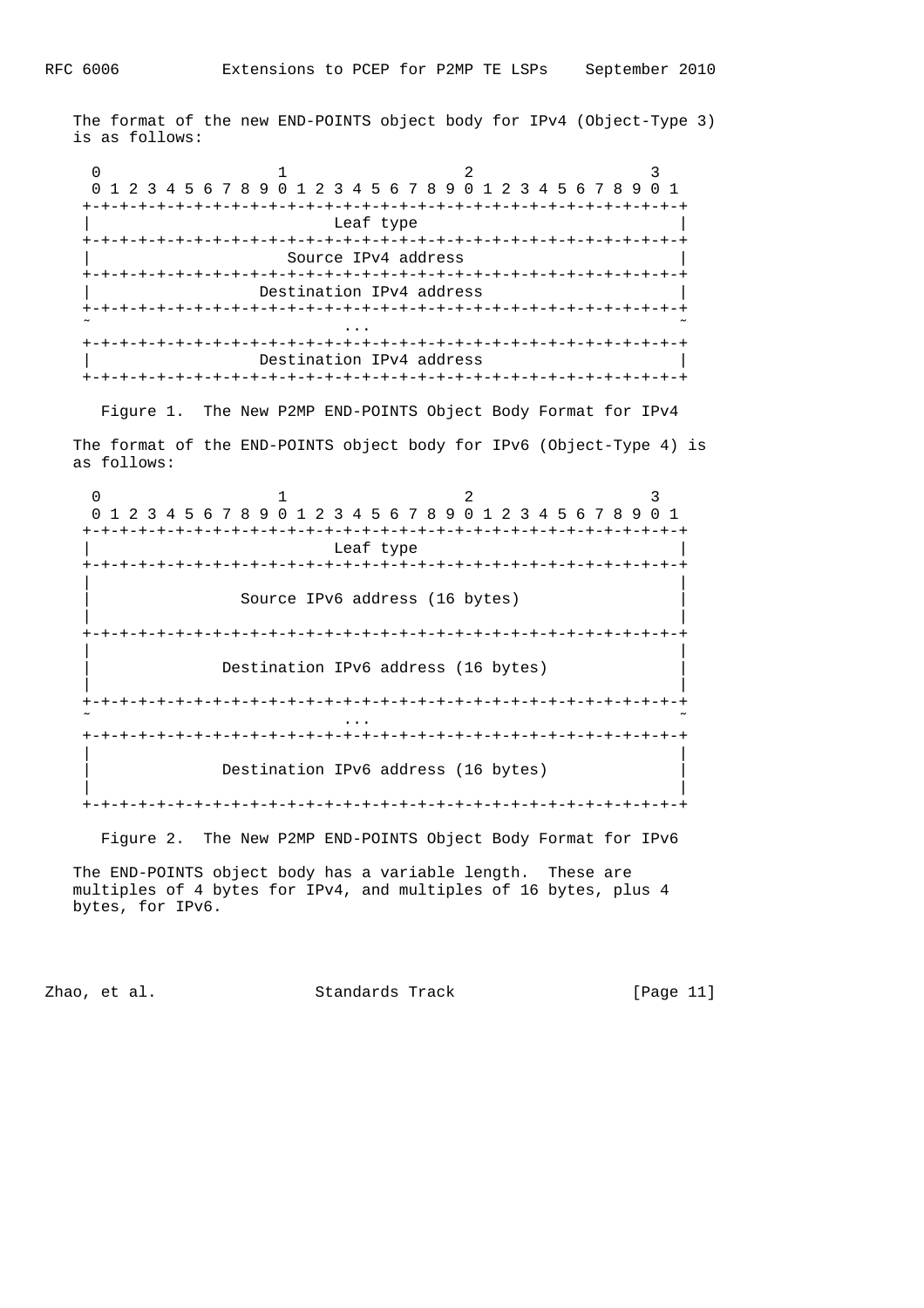3.4. Request Message Format

 The PCReq message is encoded as follows using RBNF as defined in [RFC5511].

Below is the message format for the request message:

```
 <PCReq Message>::= <Common Header>
                           <request>
 where:
         <request>::= <RP>
                           <end-point-rro-pair-list>
                          [ <OF>] [<LSPA>]
                           [<BANDWIDTH>]
                           [<metric-list>]
                           [<IRO>]
                           [<LOAD-BALANCING>]
```
where:

```
 <end-point-rro-pair-list>::=
                    <END-POINTS>[<RRO-List>][<BANDWIDTH>]
                    [<end-point-rro-pair-list>]
```
 <RRO-List>::=<RRO>[<BANDWIDTH>][<RRO-List>] <metric-list>::=<METRIC>[<metric-list>]

Figure 3. The Message Format for the Request Message

 Note that we preserve compatibility with the [RFC5440] definition of <request>. At least one instance of <endpoints> MUST be present in this message.

 We have documented the IANA assignment of additional END-POINTS Object-Types in Section 6.5 ("PCEP Objects") of this document.

3.5. Reply Message Format

 The PCRep message is encoded as follows using RBNF as defined in [RFC5511].

Zhao, et al. Standards Track [Page 12]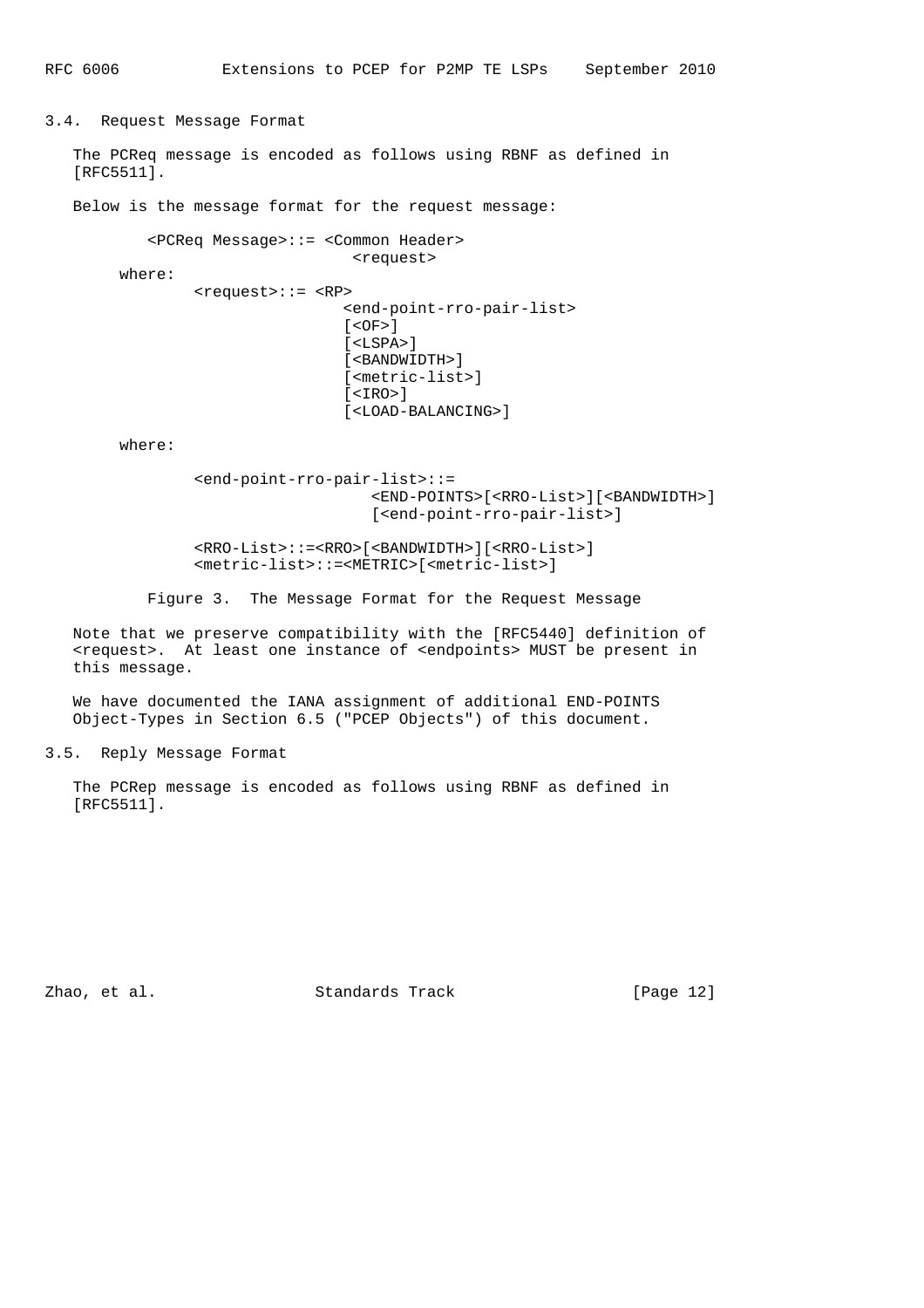Below is the message format for the reply message:

```
 <PCRep Message>::= <Common Header>
                        <response>
 <response>::=<RP>
                 [<end-point-path-pair-list>]
                  [<NO-PATH>]
                  [<attribute-list>]
```
where:

```
 <end-point-path-pair-list>::=
                            [<END-POINTS>]<path>[<end-point-path-pair-list>]
\langle \verb|path| ::= \langle \langle \rangle \langle \rangle \langle \rangle \langle \rangle \langle \rangle \langle \rangle \langle \rangle \langle \rangle \langle \rangle \langle \rangle \langle \rangle \langle \rangle \langle \rangle \langle \rangle \langle \rangle \langle \rangle \langle \rangle \langle \rangle \langle \rangle \langle \rangle <attribute-list>::=[<OF>]
                                                                    [<LSPA>]
```
 [<BANDWIDTH>] [<metric-list>]  $\times$ TRO $>1$ 

Figure 4. The Message Format for the Reply Message

 The optional END-POINTS object in the reply message is used to specify which paths are removed, changed, not changed, or added for the request. The path is only needed for the end points that are added or changed.

 If the E-bit (ERO-Compress bit) was set to 1 in the request, then the path will be formed by an ERO followed by a list of SEROs.

 Note that we preserve compatibility with the [RFC5440] definition of <response> and the optional <end-point-path-pair-list> and <path>.

3.6. P2MP Objective Functions and Metric Types

3.6.1. New Objective Functions

 Six objective functions have been defined in [RFC5541] for P2P path computation.

 This document defines two additional objective functions -- namely, SPT (Shortest Path Tree) and MCT (Minimum Cost Tree) that apply to P2MP path computation. Hence two new objective function codes have to be defined.

The description of the two new objective functions is as follows.

Zhao, et al. Standards Track [Page 13]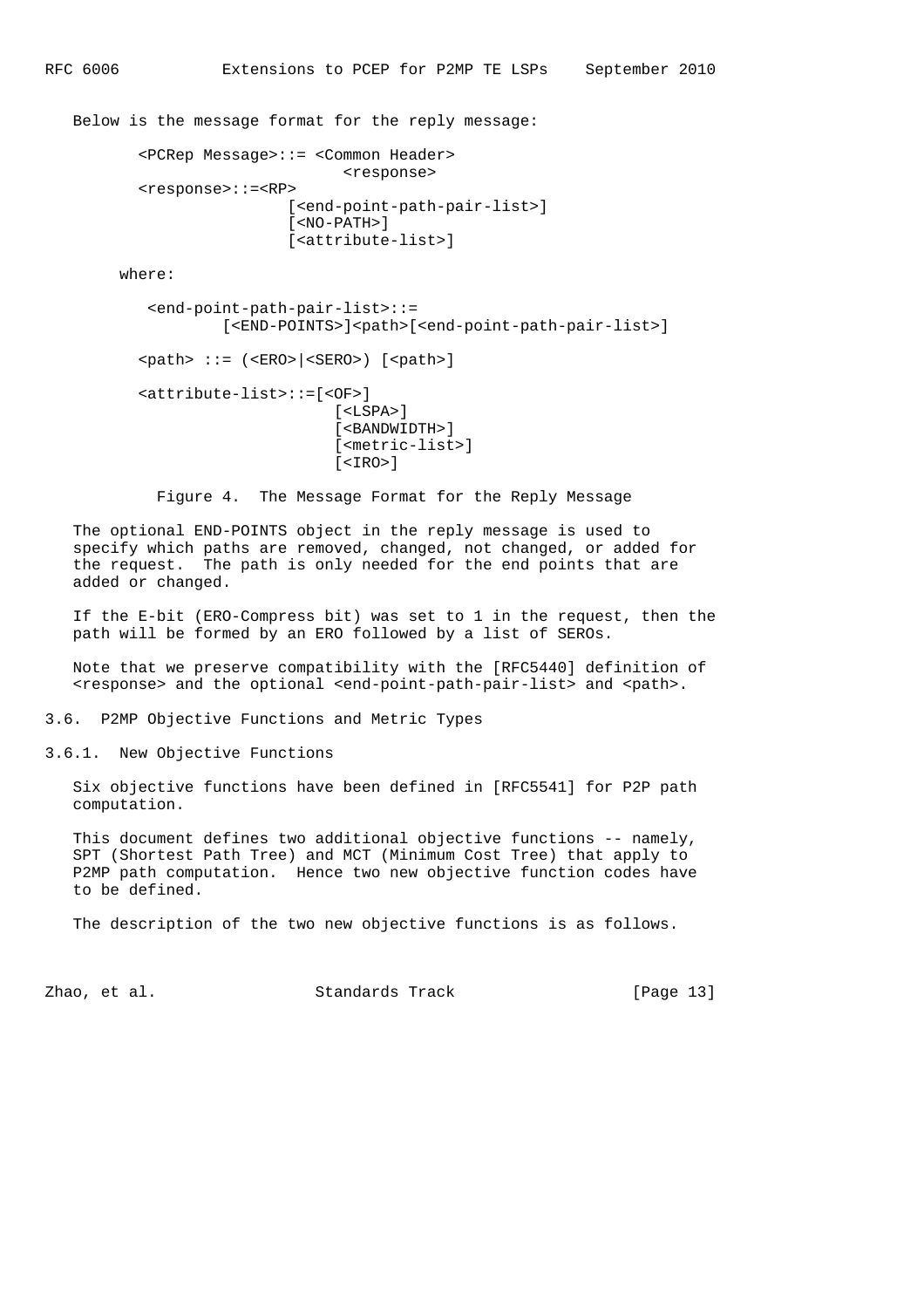Objective Function Code: 7

Name: Shortest Path Tree (SPT)

 Description: Minimize the maximum source-to-leaf cost with respect to a specific metric or to the TE metric used as the default metric when the metric is not specified (e.g., TE or IGP metric).

Objective Function Code: 8

Name: Minimum Cost Tree (MCT)

 Description: Minimize the total cost of the tree, that is the sum of the costs of tree links, with respect to a specific metric or to the TE metric used as the default metric when the metric is not specified.

 Processing these two new objective functions is subject to the rules defined in [RFC5541].

3.6.2. New Metric Object Types

 There are three types defined for the <METRIC> object in [RFC5440] - namely, the IGP metric, the TE metric, and the hop count metric. This document defines three additional types for the <METRIC> object: the P2MP IGP metric, the P2MP TE metric, and the P2MP hop count metric. They encode the sum of the metrics of all links of the tree. We propose the following values for these new metric types:

- o P2MP IGP metric: T=8
- o P2MP TE metric: T=9
- o P2MP hop count metric: T=10
- 3.7. Non-Support of P2MP Path Computation
	- o If a PCE receives a P2MP path request and it understands the P2MP flag in the RP object, but the PCE is not capable of P2MP computation, the PCE MUST send a PCErr message with a PCEP-ERROR object and corresponding Error-Value. The request MUST then be cancelled at the PCC. New Error-Types and Error-Values are requested in Section 6 ("IANA Considerations") of this document.
	- o If the PCE does not understand the P2MP flag in the RP object, then the PCE MUST send a PCErr message with Error-value=2 (capability not supported).

Zhao, et al. Standards Track [Page 14]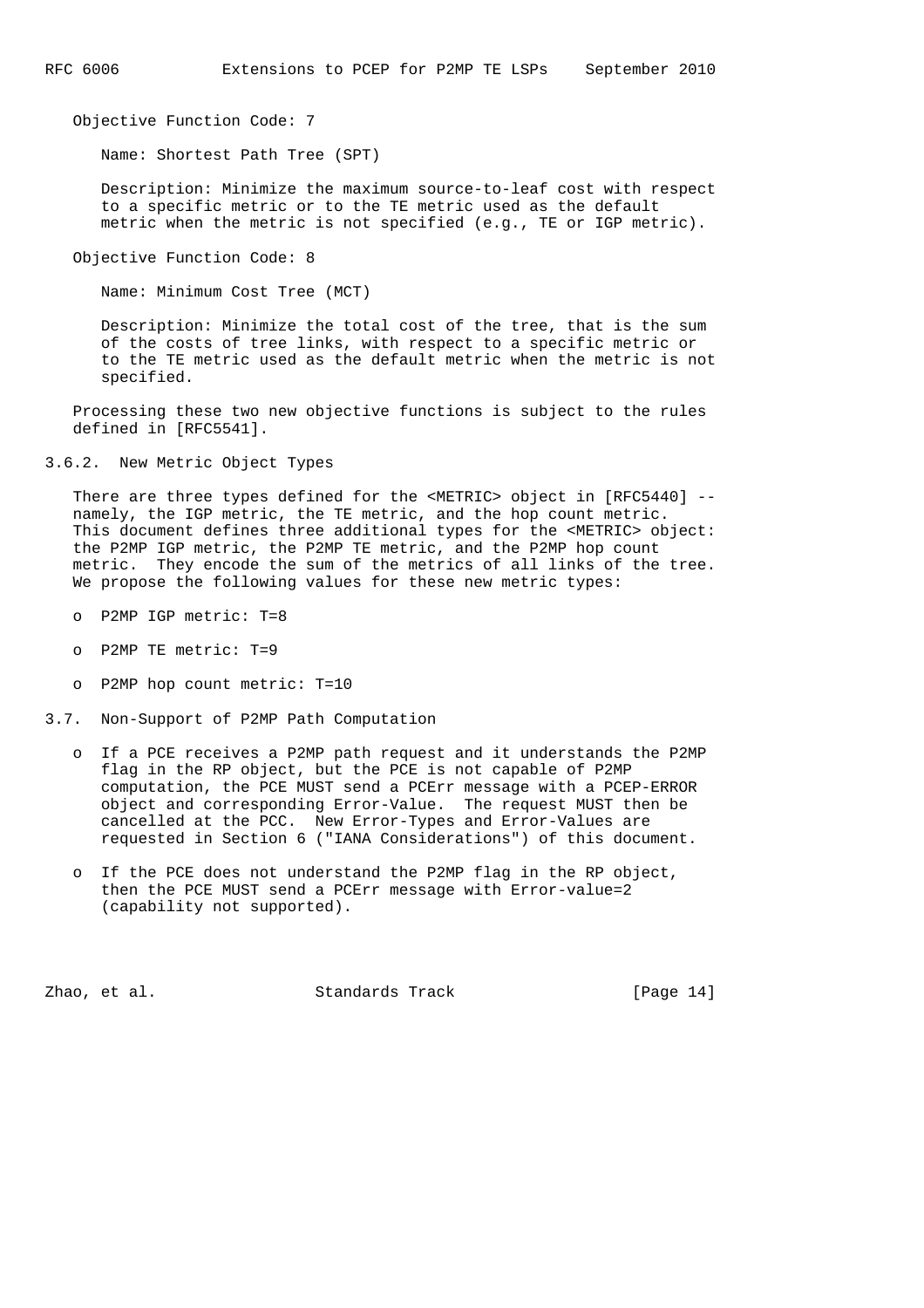3.8. Non-Support by Back-Level PCE Implementations

 If a PCE receives a P2MP request and the PCE does not understand the P2MP flag in the RP object, and therefore the PCEP P2MP extensions, then the PCE SHOULD reject the request.

3.9. P2MP TE Path Reoptimization Request

 A reoptimization request for a P2MP TE path is specified by the use of the R-bit within the RP object as defined in [RFC5440] and is similar to the reoptimization request for a P2P TE path. The only difference is that the user MUST insert the list of RROs and SRROs after each type of END-POINTS in the PCReq message, as described in the "Request Message Format" section (Section 3.4) of this document.

 An example of a reoptimization request and subsequent PCReq message is described below:

> Common Header RP with P2MP flag/R-bit set END-POINTS for leaf type 3 RRO list OF (optional)

Figure 5. PCReq Message Example 1 for Optimization

 In this example, we request reoptimization of the path to all leaves without adding or pruning leaves. The reoptimization request would use an END-POINT type 3. The RRO list would represent the P2MP LSP before the optimization, and the modifiable path leaves would be indicated in the END-POINTS object.

 It is also possible to specify distinct leaves whose path cannot be modified. An example of the PCReq message in this scenario would be:

> Common Header RP with P2MP flag/R-bit set END-POINTS for leaf type 3 RRO list END-POINTS for leaf type 4 RRO list OF (optional)

Figure 6. PCReq Message Example 2 for Optimization

Zhao, et al. Standards Track [Page 15]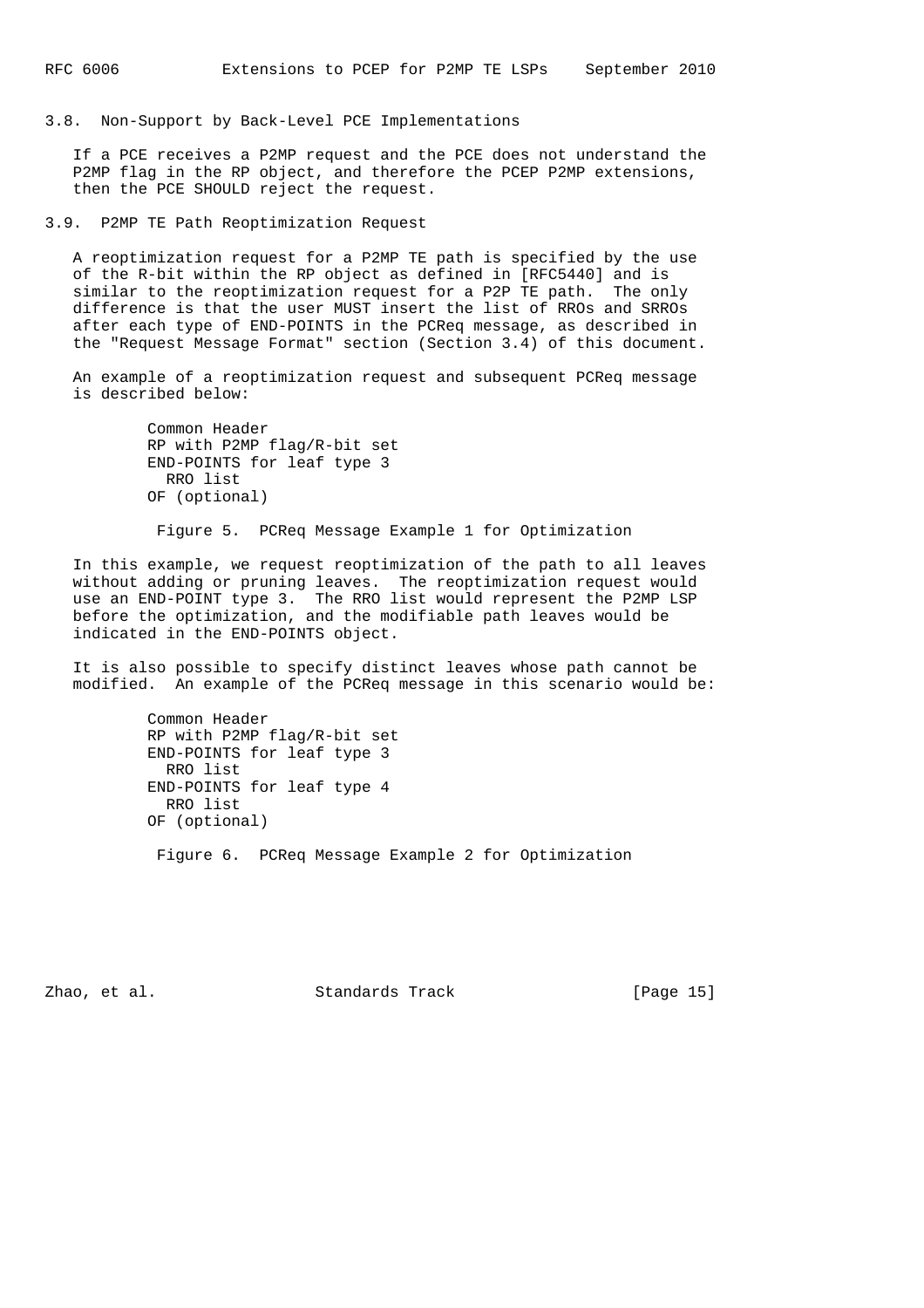3.10. Adding and Pruning Leaves to/from the P2MP Tree

 When adding new leaves to or removing old leaves from the existing P2MP tree, by supplying a list of existing leaves, it SHOULD be possible to optimize the existing P2MP tree. This section explains the methods for adding new leaves to or removing old leaves from the existing P2MP tree.

 To add new leaves, the user MUST build a P2MP request using END- POINTS with leaf type 1.

 To remove old leaves, the user must build a P2MP request using END- POINTS with leaf type 2. If no type-2 END-POINTS exist, then the PCE MUST send an error type 17, value=1: The PCE is not capable of satisfying the request due to no END-POINTS with leaf type 2.

 When adding new leaves to or removing old leaves from the existing P2MP tree, the PCC must also provide the list of old leaves, if any, including END-POINTS with leaf type 3, leaf type 4, or both. New PCEP-ERROR objects and types are necessary for reporting when certain conditions are not satisfied (i.e., when there are no END-POINTS with leaf type 3 or 4, or in the presence of END-POINTS with leaf type 1 or 2). A generic "Inconsistent END-POINT" error will be used if a PCC receives a request that has an inconsistent END-POINT (i.e., if a leaf specified as type 1 already exists). These IANA assignments are documented in Section 6.6 ("PCEP-ERROR Objects and Types") of this document.

 For old leaves, the user MUST provide the old path as a list of RROs that immediately follows each END-POINTS object. This document specifies error values when specific conditions are not satisfied.

 The following examples demonstrate full and partial reoptimization of existing P2MP LSPs:

Case 1: Adding leaves with full reoptimization of existing paths

 Common Header RP with P2MP flag/R-bit set END-POINTS for leaf type 1 RRO list END-POINTS for leaf type 3 RRO list OF (optional)

Zhao, et al. Standards Track [Page 16]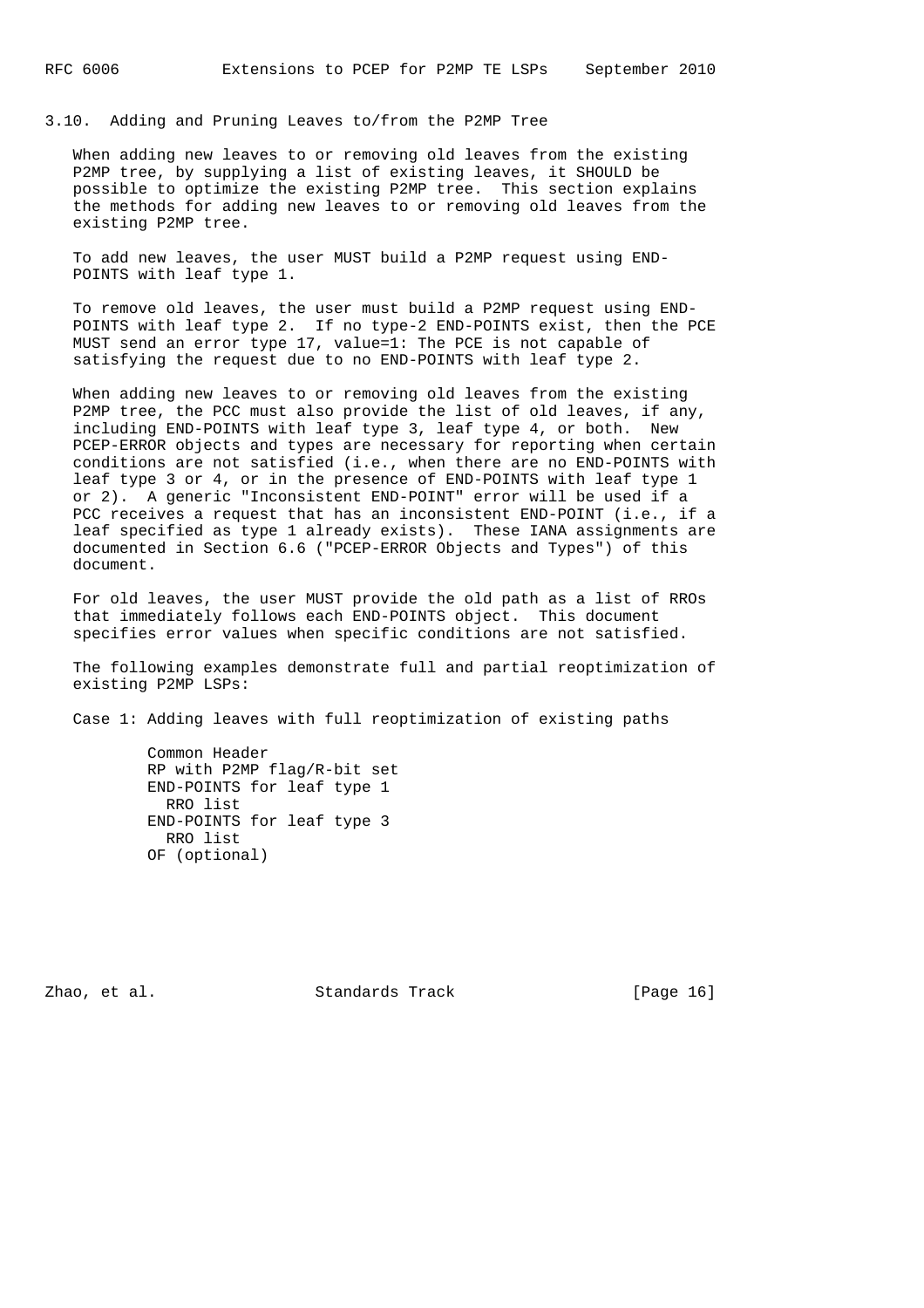Case 2: Adding leaves with partial reoptimization of existing paths Common Header RP with P2MP flag/R-bit set END-POINTS for leaf type 1 END-POINTS for leaf type 3 RRO list END-POINTS for leaf type 4 RRO list OF (optional) Case 3: Adding leaves without reoptimization of existing paths Common Header RP with P2MP flag/R-bit set END-POINTS for leaf type 1 RRO list END-POINTS for leaf type 4 RRO list OF (optional) Case 4: Pruning Leaves with full reoptimization of existing paths Common Header RP with P2MP flag/R-bit set END-POINTS for leaf type 2 RRO list END-POINTS for leaf type 3 RRO list OF (optional) Case 5: Pruning leaves with partial reoptimization of existing paths Common Header RP with P2MP flag/R-bit set END-POINTS for leaf type 2 RRO list END-POINTS for leaf type 3 RRO list END-POINTS for leaf type 4 RRO list OF (optional)

Zhao, et al. Standards Track [Page 17]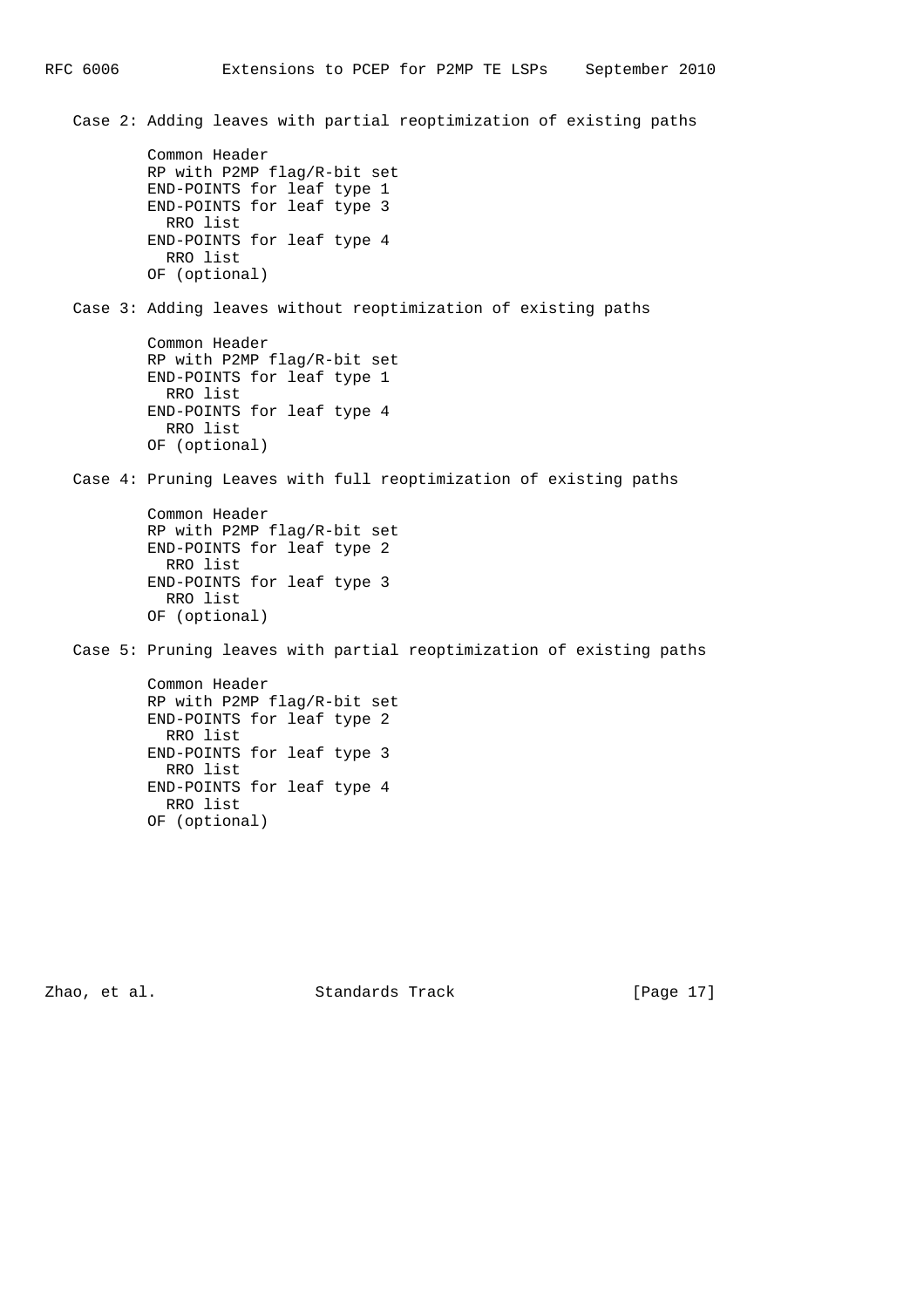Case 6: Pruning leaves without reoptimization of existing paths Common Header RP with P2MP flag/R-bit set END-POINTS for leaf type 2 RRO list END-POINTS for leaf type 4 RRO list OF (optional) Case 7: Adding and pruning leaves with full reoptimization of existing paths Common Header RP with P2MP flag/R-bit set END-POINTS for leaf type 1 END-POINTS for leaf type 2 RRO list END-POINTS for leaf type 3 RRO list OF (optional) Case 8: Adding and pruning leaves with partial reoptimization of existing paths Common Header RP with P2MP flag/R-bit set END-POINTS for leaf type 1 END-POINTS for leaf type 2 RRO list END-POINTS for leaf type 3 RRO list END-POINTS for leaf type 4 RRO list OF (optional) Case 9: Adding and pruning leaves without reoptimization of existing paths Common Header RP with P2MP flag/R-bit set END-POINTS for leaf type 1 END-POINTS for leaf type 2 RRO list END-POINTS for leaf type 4 RRO list OF (optional) Zhao, et al. Standards Track [Page 18]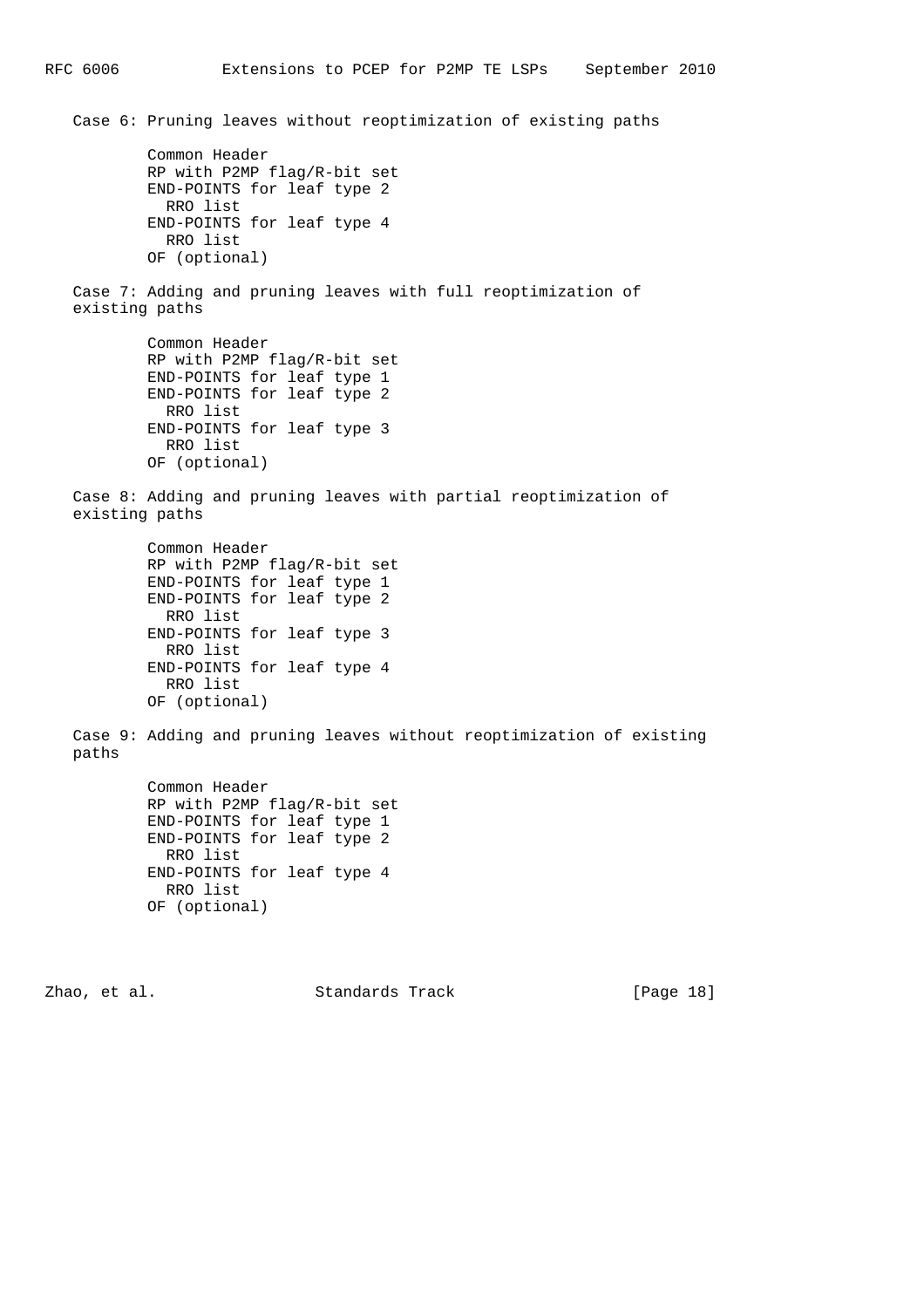# 3.11. Discovering Branch Nodes

 Before computing the P2MP path, a PCE may need to be provided means to know which nodes in the network are capable of acting as branch LSRs. A PCE can discover such capabilities by using the mechanisms defined in [RFC5073].

# 3.11.1. Branch Node Object

 The PCC can specify a list of nodes that can be used as branch nodes or a list of nodes that cannot be used as branch nodes by using the Branch Node Capability (BNC) Object. The BNC Object has the same format as the Include Route Object (IRO) defined in [RFC5440], except that it only supports IPv4 and IPv6 prefix sub-objects. Two Object types are also defined:

- o Branch node list: List of nodes that can be used as branch nodes.
- o Non-branch node list: List of nodes that cannot be used as branch nodes.

 The object can only be carried in a PCReq message. A Path Request may carry at most one Branch Node Object.

 The Object-Class and Object-types have been allocated by IANA. The IANA assignment is documented in Section 6.5 ("PCEP Objects").

3.12. Synchronization of P2MP TE Path Computation Requests

 There are cases when multiple P2MP LSPs' computations need to be synchronized. For example, one P2MP LSP is the designated backup of another P2MP LSP. In this case, path diversity for these dependent LSPs may need to be considered during the path computation.

 The synchronization can be done by using the existing Synchronization VECtor (SVEC) functionality defined in [RFC5440].

Zhao, et al. Standards Track [Page 19]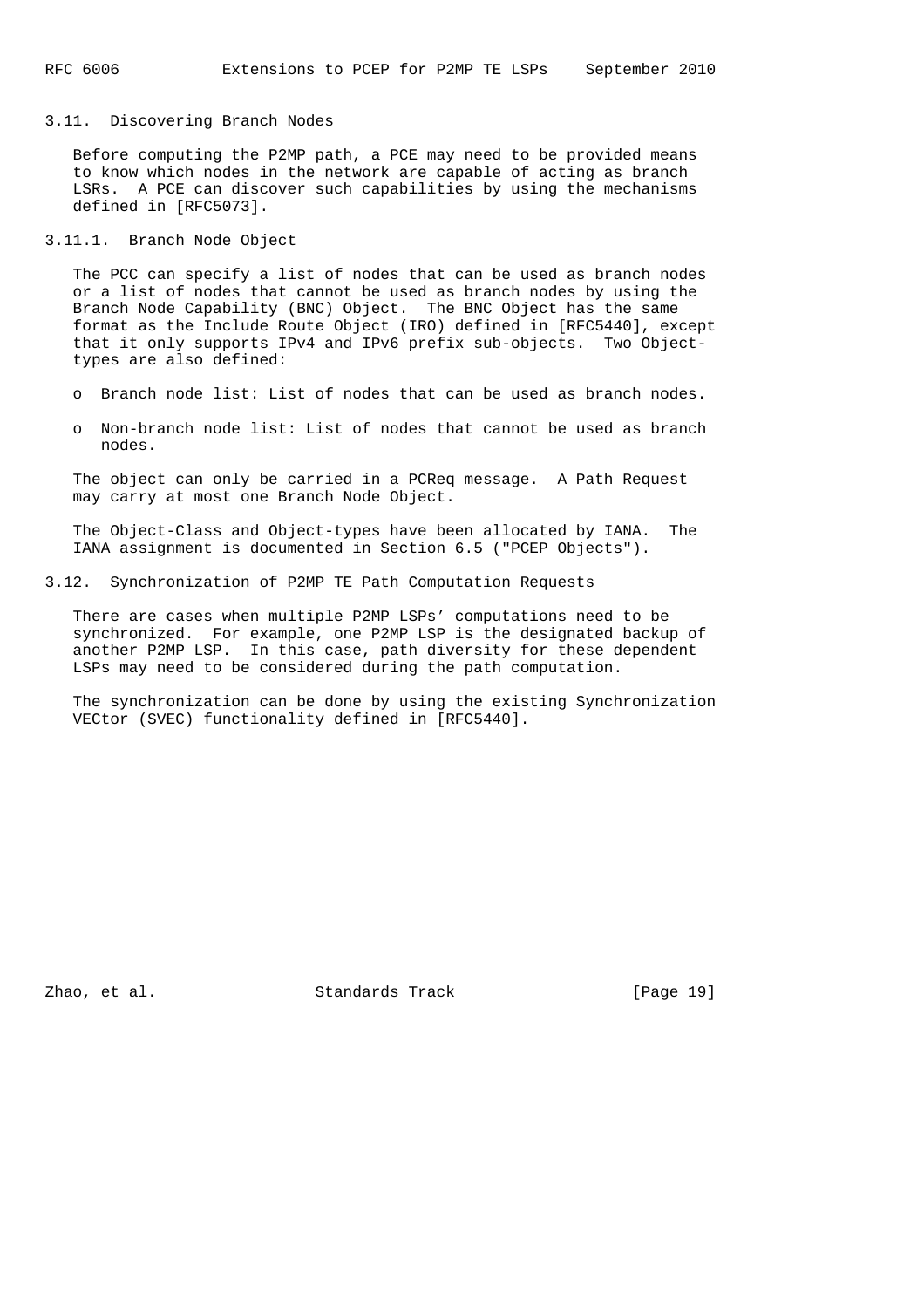An example of synchronizing two P2MP LSPs, each having two leaves for Path Computation Request Messages, is illustrated below:

```
 Common Header
 SVEC for sync of LSP1 and LSP2
 OF (optional)
 END-POINTS1 for P2MP
  RRO1 list
 END-POINTS2 for P2MP
  RRO2 list
```
Figure 7. PCReq Message Example for Synchronization

 This specification also defines two new flags to the SVEC Object Flag Field for P2MP path dependent computation requests. The first new flag is to allow the PCC to request that the PCE should compute a secondary P2MP path tree with partial path diversity for specific leaves or a specific S2L sub-path to the primary P2MP path tree. The second flag, would allow the PCC to request that partial paths should be link direction diverse.

 The following flags are added to the SVEC object body in this document:

o P (Partial Path Diverse bit - 1 bit):

 When set, this would indicate a request for path diversity for a specific leaf, a set of leaves, or all leaves.

o D (Link Direction Diverse bit - 1 bit):

 When set, this would indicate a request that a partial path or paths should be link direction diverse.

The IANA assignment is referenced in Section 6.8 of this document.

3.13. Request and Response Fragmentation

 The total PCEP message length, including the common header, is 16 bytes. In certain scenarios the P2MP computation request may not fit into a single request or response message. For example, if a tree has many hundreds or thousands of leaves, then the request or response may need to be fragmented into multiple messages.

Zhao, et al. Standards Track [Page 20]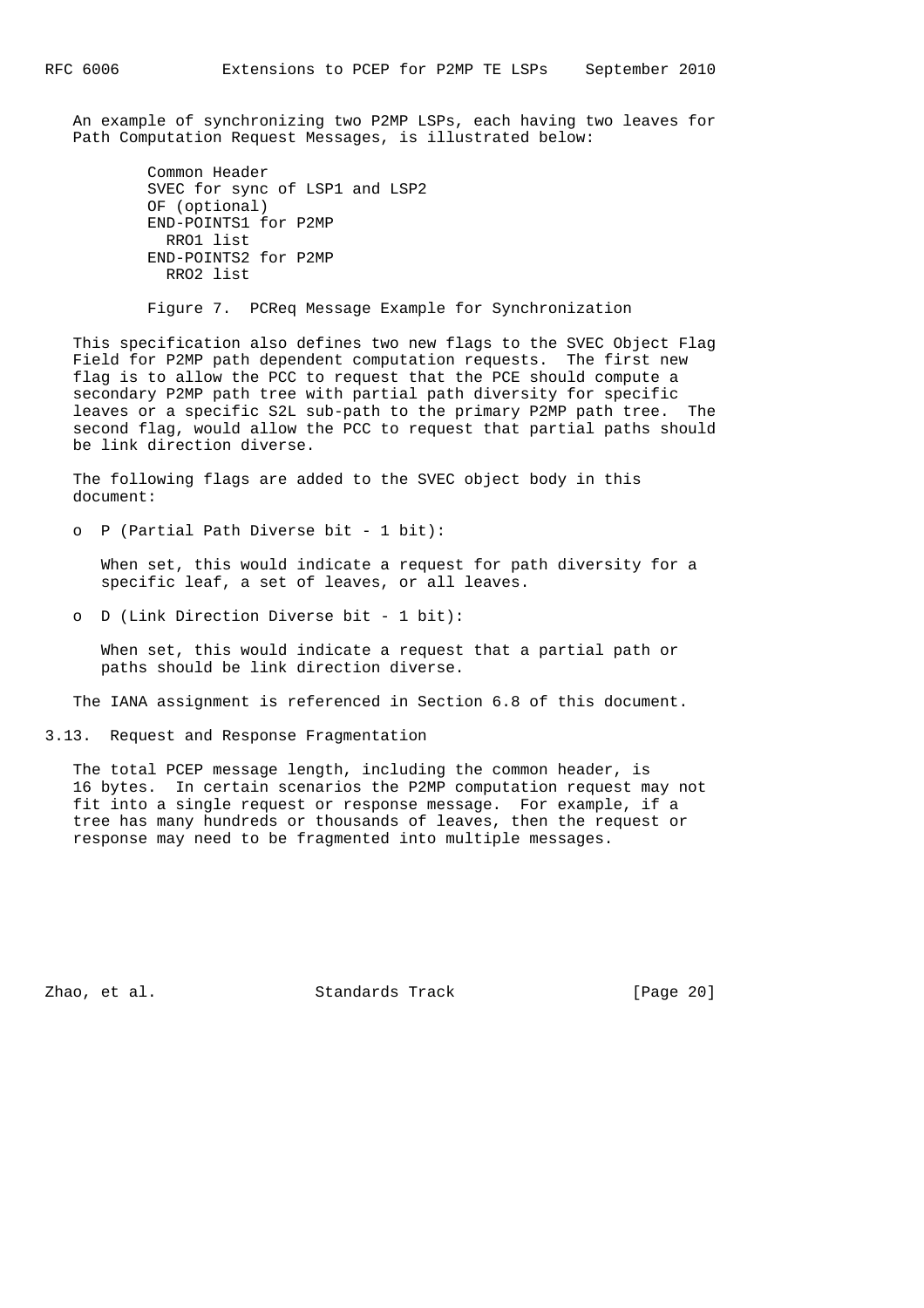The F-bit has been outlined in "The Extension of the RP Object" (Section 3.3.1) of this document. The F-bit is used in the RP object header to signal that the initial request or response was too large to fit into a single message and will be fragmented into multiple messages. In order to identify the single request or response, each message will use the same request ID.

#### 3.13.1. Request Fragmentation Procedure

 If the initial request is too large to fit into a single request message, the PCC will split the request over multiple messages. Each message sent to the PCE, except the last one, will have the F-bit set in the RP object to signify that the request has been fragmented into multiple messages. In order to identify that a series of request messages represents a single request, each message will use the same request ID.

 The assumption is that request messages are reliably delivered and in sequence, since PCEP relies on TCP.

## 3.13.2. Response Fragmentation Procedure

 Once the PCE computes a path based on the initial request, a response is sent back to the PCC. If the response is too large to fit into a single response message, the PCE will split the response over multiple messages. Each message sent to the PCE, except the last one, will have the F-bit set in the RP object to signify that the response has been fragmented into multiple messages. In order to identify that a series of response messages represents a single response, each message will use the same response ID.

 Again, the assumption is that response messages are reliably delivered and in sequence, since PCEP relies on TCP.

# 3.13.3. Fragmentation Examples

 The following example illustrates the PCC sending a request message with Req-ID1 to the PCE, in order to add one leaf to an existing tree with 1200 leaves. The assumption used for this example is that one request message can hold up to 800 leaves. In this scenario, the original single message needs to be fragmented and sent using two smaller messages, which have the Req-ID1 specified in the RP object, and with the F-bit set on the first message, and cleared on the second message.

Zhao, et al. Standards Track [Page 21]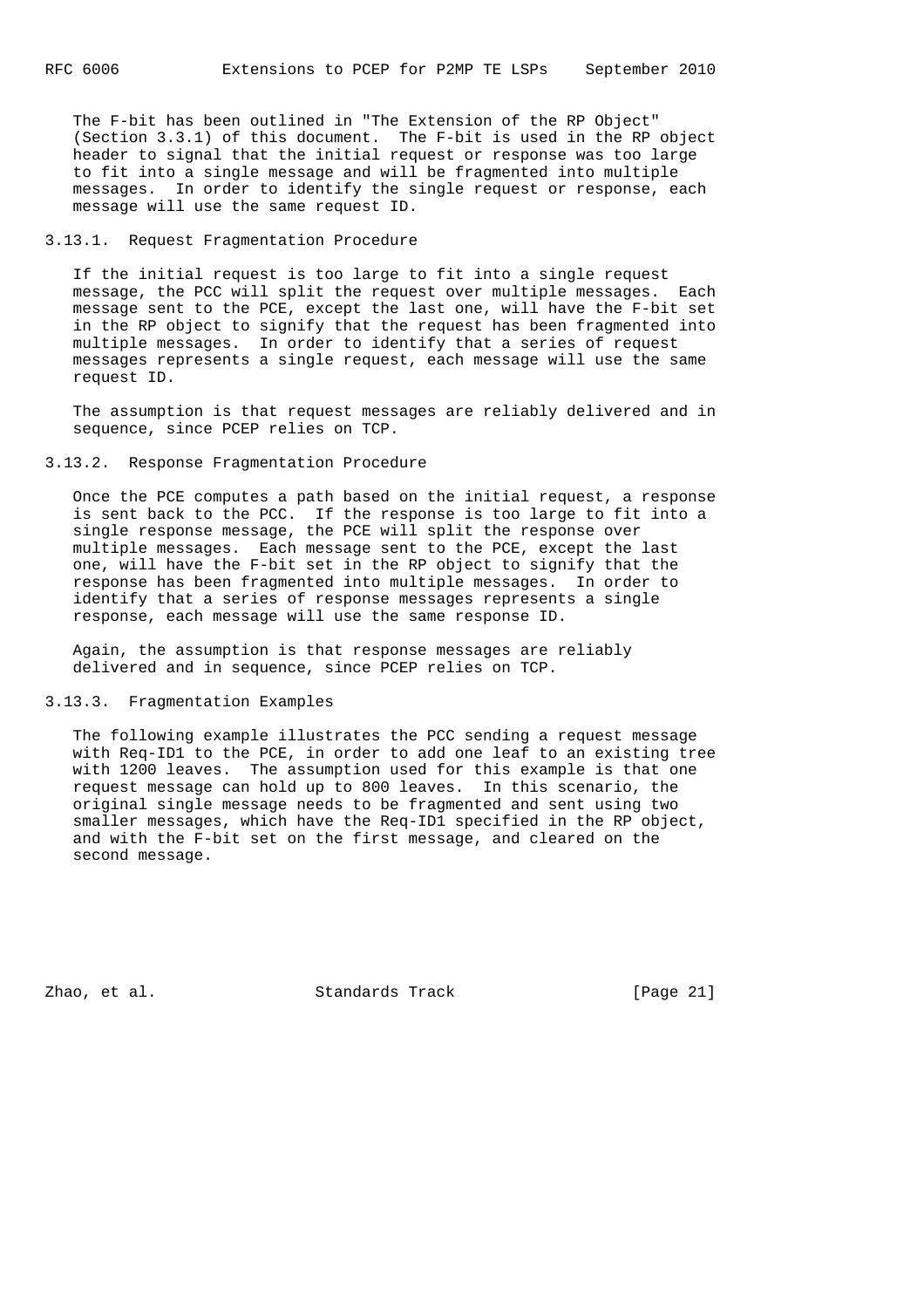Common Header RP1 with Req-ID1 and P2MP=1 and F-bit=1 OF (optional) END-POINTS1 for P2MP RRO1 list Common Header RP2 with Req-ID1 and P2MP=1 and F-bit=0 OF (optional) END-POINTS1 for P2MP RRO1 list

Figure 8. PCReq Message Fragmentation Example

 To handle a scenario where the last fragmented message piece is lost, the receiver side of the fragmented message may start a timer once it receives the first piece of the fragmented message. When the timer expires and it has not received the last piece of the fragmented message, it should send an error message to the sender to signal that it has received an incomplete message. The relevant error message is documented in Section 3.15 ("P2MP PCEP-ERROR Objects and Types").

### 3.14. UNREACH-DESTINATION Object

 The PCE path computation request may fail because all or a subset of the destinations are unreachable.

 In such a case, the UNREACH-DESTINATION object allows the PCE to optionally specify the list of unreachable destinations.

 This object can be present in PCRep messages. There can be up to one such object per RP.

The following UNREACH-DESTINATION objects will be required:

 UNREACH-DESTINATION Object-Class is 28. UNREACH-DESTINATION Object-Type for IPv4 is 1. UNREACH-DESTINATION Object-Type for IPv6 is 2.

Zhao, et al. Standards Track [Page 22]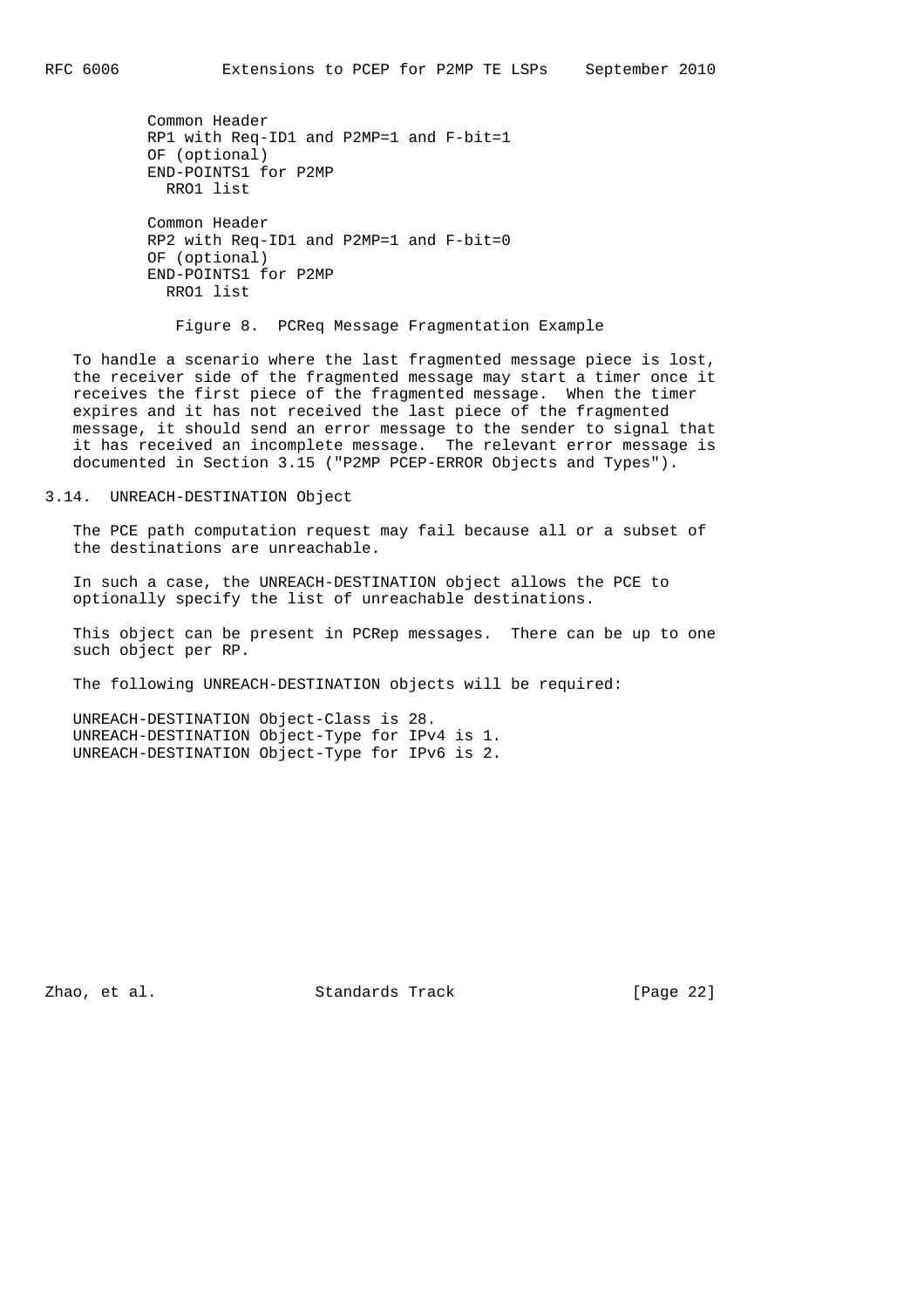The format of the UNREACH-DESTINATION object body for IPv4 (Object- Type=1) is as follows:

 $0$  1 2 3 0 1 2 3 4 5 6 7 8 9 0 1 2 3 4 5 6 7 8 9 0 1 2 3 4 5 6 7 8 9 0 1 +-+-+-+-+-+-+-+-+-+-+-+-+-+-+-+-+-+-+-+-+-+-+-+-+-+-+-+-+-+-+-+-+ Destination IPv4 address +-+-+-+-+-+-+-+-+-+-+-+-+-+-+-+-+-+-+-+-+-+-+-+-+-+-+-+-+-+-+-+-+ ˜ ... ˜ +-+-+-+-+-+-+-+-+-+-+-+-+-+-+-+-+-+-+-+-+-+-+-+-+-+-+-+-+-+-+-+-+ Destination IPv4 address +-+-+-+-+-+-+-+-+-+-+-+-+-+-+-+-+-+-+-+-+-+-+-+-+-+-+-+-+-+-+-+-+

Figure 9. UNREACH-DESTINATION Object Body for IPv4

 The format of the UNREACH-DESTINATION object body for IPv6 (Object- Type=2) is as follows:

 $0$  1 2 3 0 1 2 3 4 5 6 7 8 9 0 1 2 3 4 5 6 7 8 9 0 1 2 3 4 5 6 7 8 9 0 1 +-+-+-+-+-+-+-+-+-+-+-+-+-+-+-+-+-+-+-+-+-+-+-+-+-+-+-+-+-+-+-+-+ | | Destination IPv6 address (16 bytes) | | | | +-+-+-+-+-+-+-+-+-+-+-+-+-+-+-+-+-+-+-+-+-+-+-+-+-+-+-+-+-+-+-+-+ ˜ ... ˜ +-+-+-+-+-+-+-+-+-+-+-+-+-+-+-+-+-+-+-+-+-+-+-+-+-+-+-+-+-+-+-+-+ | | Destination IPv6 address (16 bytes) | | | | +-+-+-+-+-+-+-+-+-+-+-+-+-+-+-+-+-+-+-+-+-+-+-+-+-+-+-+-+-+-+-+-+

Figure 10. UNREACH-DESTINATION Object Body for IPv6

3.15. P2MP PCEP-ERROR Objects and Types

 To indicate an error associated with policy violation, a new error value "P2MP Path computation not allowed" should be added to the existing error code for policy violation (Error-Type=5) as defined in [RFC5440]:

Zhao, et al. Standards Track [Page 23]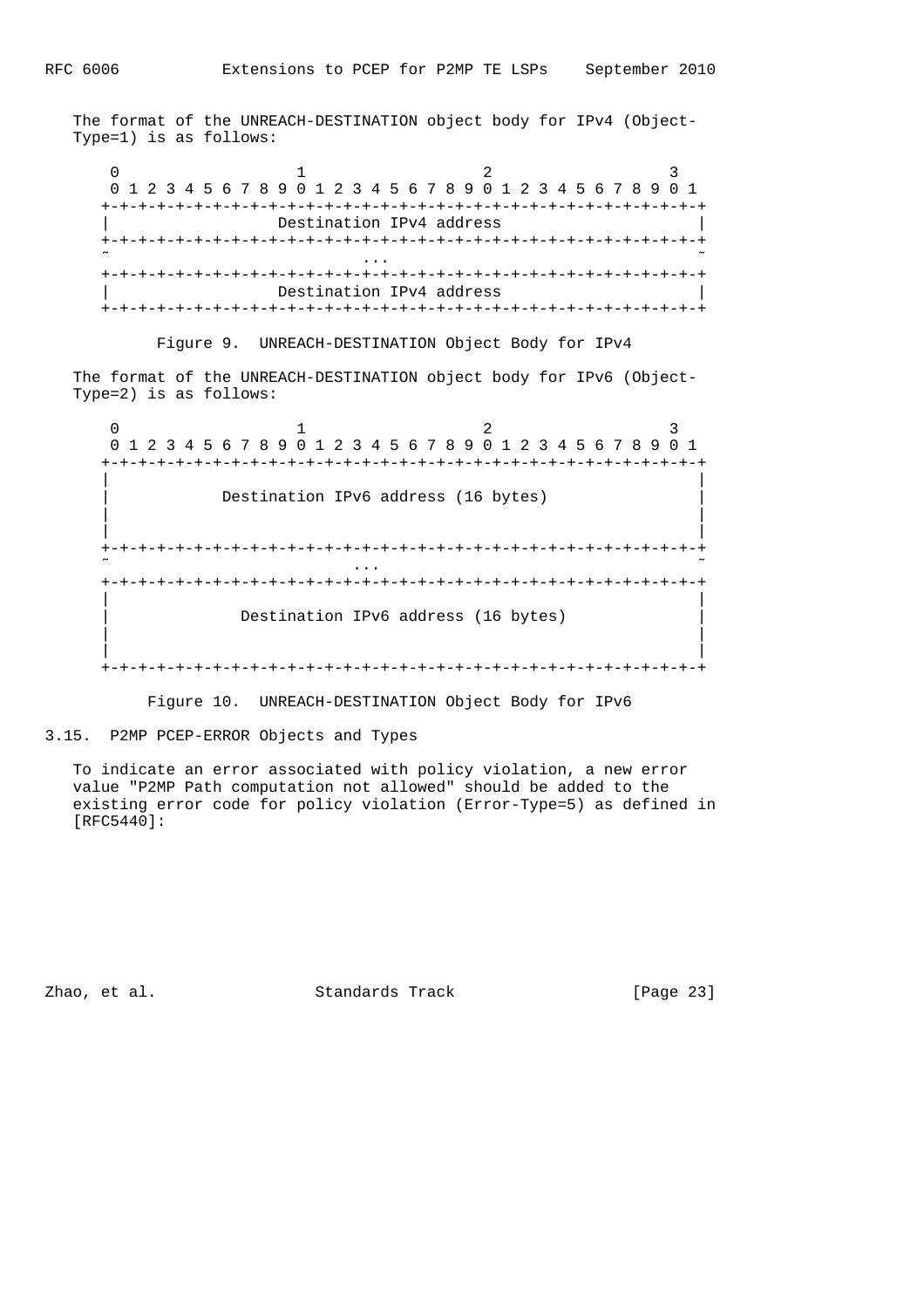Error-Type=5; Error-Value=7: if a PCE receives a P2MP path computation request that is not compliant with administrative privileges (i.e., "The PCE policy does not support P2MP path computation"), the PCE MUST send a PCErr message with a PCEP-ERROR object (Error-Type=5) and an Error-Value (Error-Value=7). The corresponding P2MP path computation request MUST also be cancelled.

 To indicate capability errors associated with the P2MP path request, a new Error-Type (16) and subsequent error-values are defined as follows for inclusion in the PCEP-ERROR object:

 Error-Type=16; Error-Value=1: if a PCE receives a P2MP path request and the PCE is not capable of satisfying the request due to insufficient memory, the PCE MUST send a PCErr message with a PCEP- ERROR object (Error-Type=16) and an Error-Value (Error-Value=1). The corresponding P2MP path computation request MUST also be cancelled.

 Error-Type=16; Error-Value=2: if a PCE receives a P2MP path request and the PCE is not capable of P2MP computation, the PCE MUST send a PCErr message with a PCEP-ERROR object (Error-Type=16) and an Error- Value (Error-Value=2). The corresponding P2MP path computation request MUST also be cancelled.

 To indicate P2MP message fragmentation errors associated with a P2MP path request, a new Error-Type (17) and subsequent error-values are defined as follows for inclusion in the PCEP-ERROR object:

 Error-Type=18; Error-Value=1: if a PCE has not received the last piece of the fragmented message, it should send an error message to the sender to signal that it has received an incomplete message (i.e., "Fragmented request failure"). The PCE MUST send a PCErr message with a PCEP-ERROR object (Error-Type=18) and an Error-Value (Error-Value=1).

3.16. PCEP NO-PATH Indicator

 To communicate the reasons for not being able to find P2MP path computation, the NO-PATH object can be used in the PCRep message.

 One new bit is defined in the NO-PATH-VECTOR TLV carried in the NO-PATH Object:

 bit 24: when set, the PCE indicates that there is a reachability problem with all or a subset of the P2MP destinations. Optionally, the PCE can specify the destination or list of destinations that are not reachable using the new UNREACH-DESTINATION object defined in Section 3.14.

Zhao, et al. Standards Track [Page 24]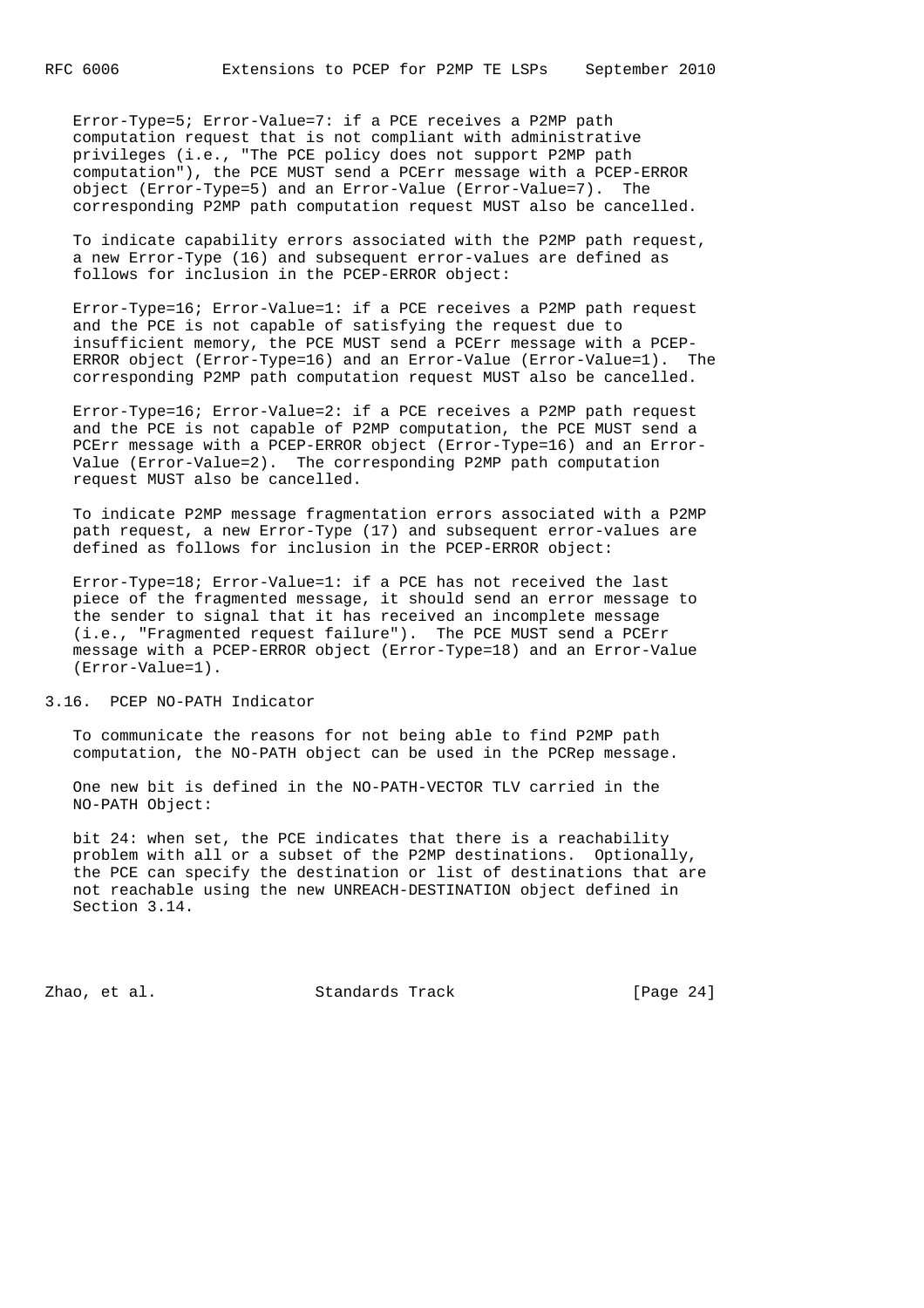# 4. Manageability Considerations

 [RFC5862] describes various manageability requirements in support of P2MP path computation when applying PCEP. This section describes how manageability requirements mentioned in [RFC5862] are supported in the context of PCEP extensions specified in this document.

 Note that [RFC5440] describes various manageability considerations in PCEP, and most of the manageability requirements mentioned in [RFC5862] are already covered there.

4.1. Control of Function and Policy

 In addition to PCE configuration parameters listed in [RFC5440], the following additional parameters might be required:

- o The ability to enable or disable P2MP path computations on the PCE.
- o The PCE may be configured to enable or disable the advertisement of its P2MP path computation capability. A PCE can advertise its P2MP capability via the IGP discovery mechanism discussed in Section 3.1.1 ("P2MP Computation TLV in the Existing PCE Discovery Protocol"), or during the Open Message Exchange discussed in Section 3.1.2 ("Open Message Extension").
- 4.2. Information and Data Models

 A number of MIB objects have been defined for general PCEP control and monitoring of P2P computations in [PCEP-MIB]. [RFC5862] specifies that MIB objects will be required to support the control and monitoring of the protocol extensions defined in this document. A new document will be required to define MIB objects for PCEP control and monitoring of P2MP computations.

4.3. Liveness Detection and Monitoring

 There are no additional considerations beyond those expressed in [RFC5440], since [RFC5862] does not address any additional requirements.

4.4. Verifying Correct Operation

 There are no additional requirements beyond those expressed in [RFC4657] for verifying the correct operation of the PCEP sessions. It is expected that future MIB objects will facilitate verification of correct operation and reporting of P2MP PCEP requests, responses, and errors.

Zhao, et al. Standards Track [Page 25]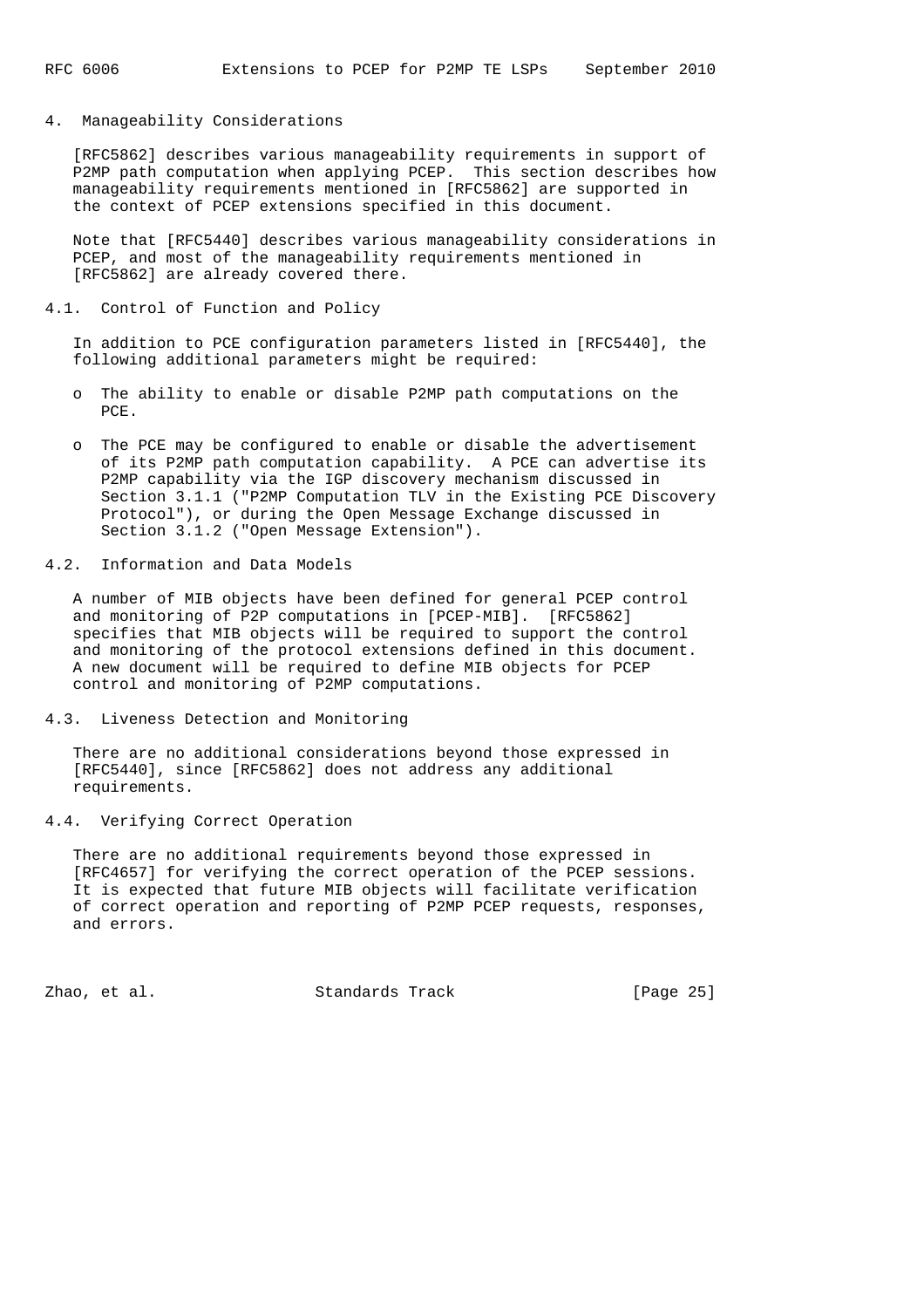# 4.5. Requirements for Other Protocols and Functional Components

 The method for the PCE to obtain information about a PCE capable of P2MP path computations via OSPF and IS-IS is discussed in Section 3.1.1 ("P2MP Computation TLV in the Existing PCE Discovery Protocol") of this document.

 The subsequent IANA assignments are documented in Section 6.9 ("OSPF PCE Capability Flag") of this document.

## 4.6. Impact on Network Operation

 It is expected that the use of PCEP extensions specified in this document will not significantly increase the level of operational traffic. However, computing a P2MP tree may require more PCE state compared to a P2P computation. In the event of a major network failure and multiple recovery P2MP tree computation requests being sent to the PCE, the load on the PCE may also be significantly increased.

## 5. Security Considerations

 As described in [RFC5862], P2MP path computation requests are more CPU-intensive and also utilize more link bandwidth. In the event of an unauthorized P2MP path computation request, or a denial of service attack, the subsequent PCEP requests and processing may be disruptive to the network. Consequently, it is important that implementations conform to the relevant security requirements of [RFC5440] that specifically help to minimize or negate unauthorized P2MP path computation requests and denial of service attacks. These mechanisms include:

- o Securing the PCEP session requests and responses using TCP security techniques (Section 10.2 of [RFC5440]).
- o Authenticating the PCEP requests and responses to ensure the message is intact and sent from an authorized node (Section 10.3 of [RFC5440]).
- o Providing policy control by explicitly defining which PCCs, via IP access-lists, are allowed to send P2MP path requests to the PCE (Section 10.6 of [RFC5440]).

PCEP operates over TCP, so it is also important to secure the PCE and PCC against TCP denial of service attacks. Section 10.7.1 of [RFC5440] outlines a number of mechanisms for minimizing the risk of TCP based denial of service attacks against PCEs and PCCs.

Zhao, et al. Standards Track [Page 26]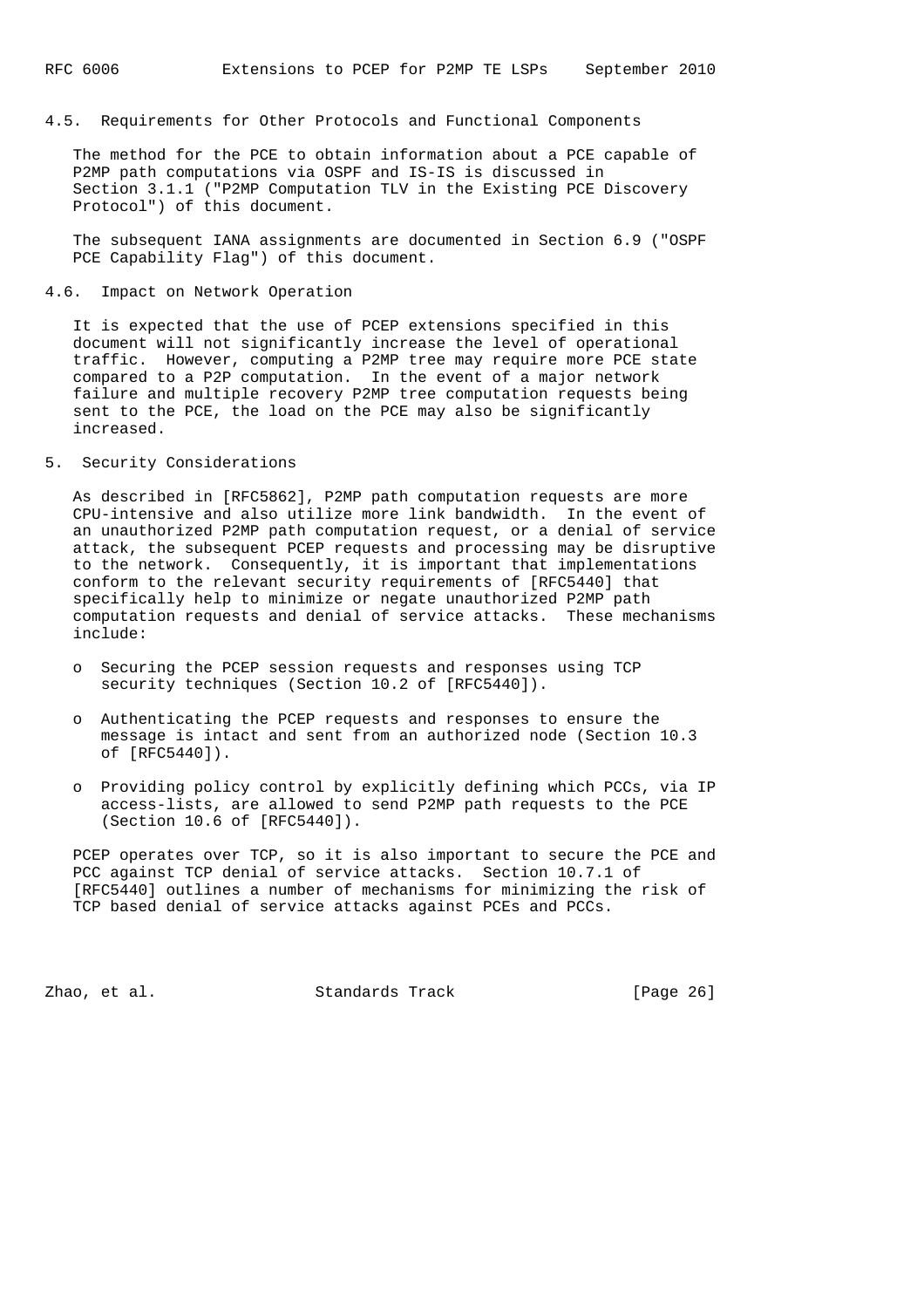PCEP implementations SHOULD consider the additional security provided by the TCP Authentication Option (TCP-AO) [RFC5925].

#### 6. IANA Considerations

 IANA maintains a registry of PCEP parameters. A number of IANA considerations have been highlighted in previous sections of this document. IANA has made the following allocations.

#### 6.1. PCEP TLV Type Indicators

 As described in Section 3.1.2., the newly defined P2MP capability TLV allows the PCE to advertise its P2MP path computation capability. IANA has made the following allocation from the "PCEP TLV Type Indicators" sub-registry.

| Value | Description  | Reference |
|-------|--------------|-----------|
|       | P2MP capable | RFC 6006  |

# 6.2. Request Parameter Bit Flags

 As described in Section 3.3.1, three new RP Object Flags have been defined. IANA has made the following allocations from the PCEP "RP Object Flag Field" sub-registry:

| Bit. | Description             | Reference |
|------|-------------------------|-----------|
| 18   | Fragmentation (F-bit)   | RFC 6006  |
| 1 9  | $P2MP (N-bit)$          | RFC 6006  |
| 2.0  | ERO-compression (E-bit) | RFC 6006  |

#### 6.3. Objective Functions

 As described in Section 3.6.1, two new Objective Functions have been defined. IANA has made the following allocations from the PCEP "Objective Function" sub-registry:

| Code Point | Name       | Reference |
|------------|------------|-----------|
|            | <b>SPT</b> | RFC 6006  |
|            | MCT        | RFC 6006  |

# 6.4. Metric Object Types

 As described in Section 3.6.2, three new metric object T fields have been defined. IANA has made the following allocations from the PCEP "METRIC Object T Field" sub-registry:

Zhao, et al. Standards Track [Page 27]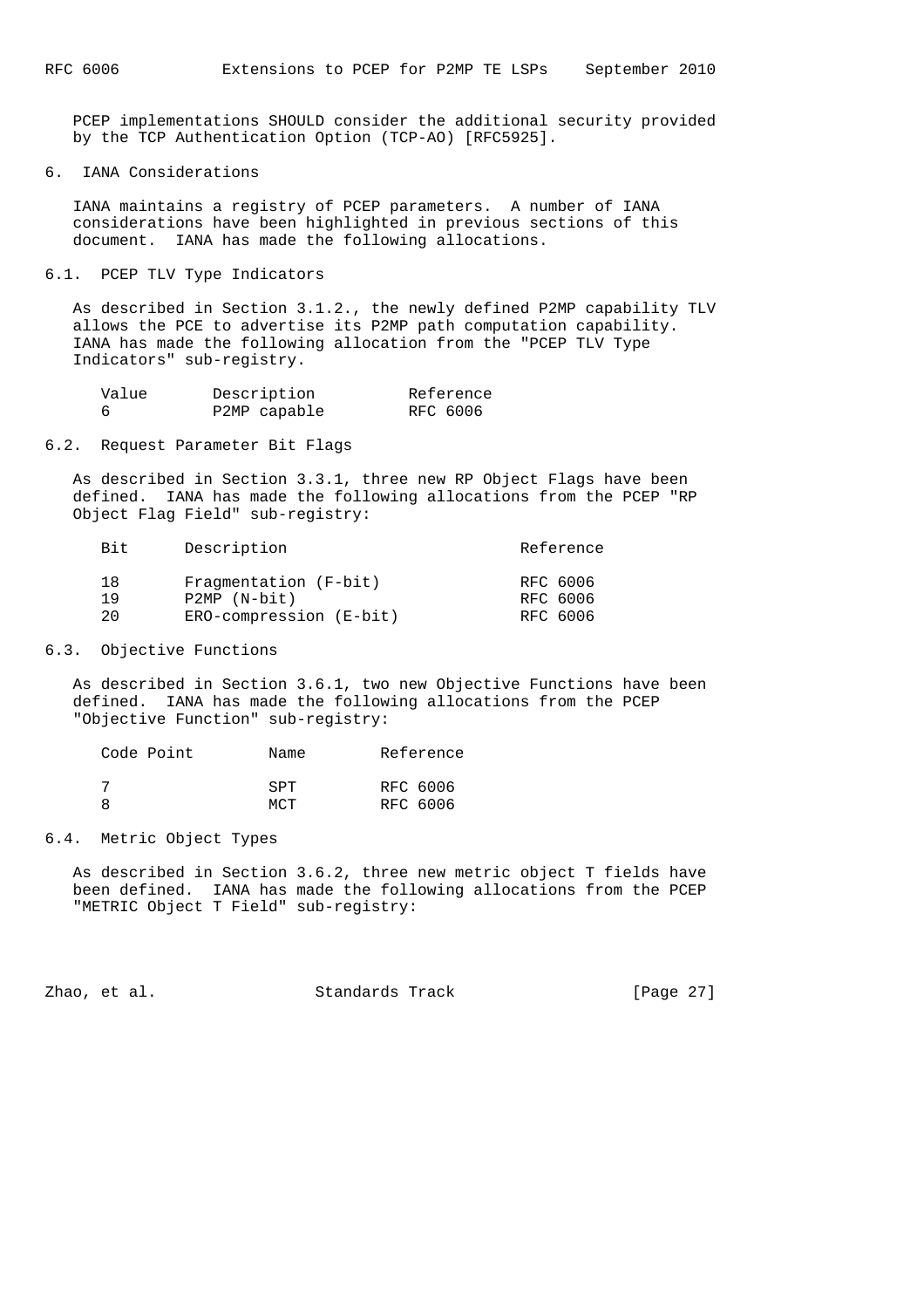| Value | Description                       | Reference                        |
|-------|-----------------------------------|----------------------------------|
| 1 ∩   | P2MP IGP metric<br>P2MP TE metric | RFC 6006<br>RFC 6006<br>RFC 6006 |
|       | P2MP hop count metric             |                                  |
|       |                                   |                                  |

# 6.5. PCEP Objects

 As discussed in Section 3.3.2, two new END-POINTS Object-Types are defined. IANA has made the following Object-Type allocations from the "PCEP Objects" sub-registry:

| Object-Class Value |                  |
|--------------------|------------------|
| Name               | END-POINTS       |
| Object-Type        | 3:IPv4           |
|                    | 4:TPv6           |
|                    | 5-15: Unassigned |
| Reference          | RFC 6006         |

 As described in Section 3.2, Section 3.11.1, and Section 3.14, four PCEP Object-Classes and six PCEP Object-Types have been defined. IANA has made the following allocations from the "PCEP Objects" sub registry:

| Object-Class Value | 28<br>UNREACH-DESTINATION<br>1:IPv4<br>2:IPv6<br>$3-15:$ Unassigned |
|--------------------|---------------------------------------------------------------------|
|                    | RFC 6006                                                            |
| Object-Class Value | 29<br>SERO<br>$1:$ SERO<br>2-15: Unassigned<br>RFC 6006             |
| Object-Class Value | 30<br>SRRO<br>$1:$ SRRO<br>2-15: Unassigned<br>RFC 6006             |
|                    |                                                                     |

zhao, et al. Standards Track [Page 28]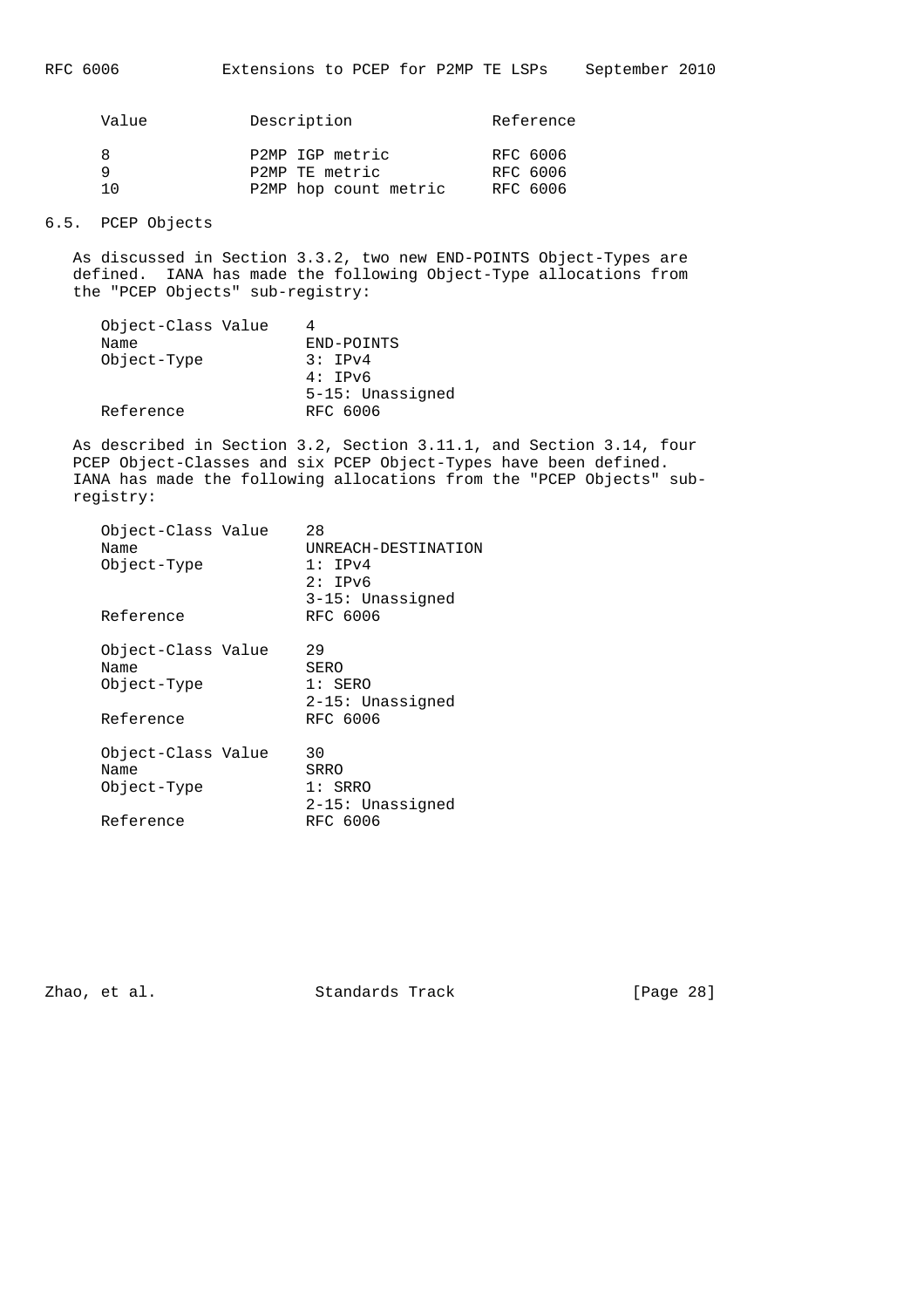| PC 6006 | Extensions to |  |
|---------|---------------|--|
|         |               |  |

| 31                            |
|-------------------------------|
| Branch Node Capability Object |
| 1: Branch node list           |
| 2: Non-branch node list       |
| 3-15: Unassigned              |
| RFC 6006                      |
|                               |

6.6. PCEP-ERROR Objects and Types

 As described in Section 3.15, a number of new PCEP-ERROR Object Error Types and Values have been defined. IANA has made the following allocations from the PCEP "PCEP-ERROR Object Error Types and Values" sub-registry:

| Error<br>Type | Meaning                                                                                                                                                                                                                                                                                        | Reference                        |
|---------------|------------------------------------------------------------------------------------------------------------------------------------------------------------------------------------------------------------------------------------------------------------------------------------------------|----------------------------------|
| 5             | Policy violation<br>$Error-value = 7:$<br>P2MP Path computation is not allowed                                                                                                                                                                                                                 | RFC 6006                         |
| 16            | P2MP Capability Error<br>Error-Value=0: Unassigned<br>$Error-Value=1$ :<br>The PCE is not capable to satisfy the request<br>due to insufficient memory<br>$Error-Value=2$ :<br>The PCE is not capable of P2MP computation                                                                      | RFC 6006<br>RFC 6006<br>RFC 6006 |
| 17            | P2MP END-POINTS Error<br>Error-Value=0: Unassigned<br>$Error-Value=1$ :<br>The PCE is not capable to satisfy the request<br>due to no END-POINTS with leaf type 2                                                                                                                              | RFC 6006<br>RFC 6006             |
|               | $Error-Value=2$ :<br>The PCE is not capable to satisfy the request<br>due to no END-POINTS with leaf type 3<br>$Error-Value=3:$<br>The PCE is not capable to satisfy the request<br>due to no END-POINTS with leaf type 4<br>$Error-Value=4:$<br>The PCE is not capable to satisfy the request | RFC 6006<br>RFC 6006<br>RFC 6006 |
| 18            | due to inconsistent END-POINTS<br>P2MP Fragmentation Error<br>Error-Value=0: Unassigned<br>$Error-Value=1$ :<br>Fragmented request failure                                                                                                                                                     | RFC 6006<br>RFC 6006             |

zhao, et al. Standards Track [Page 29]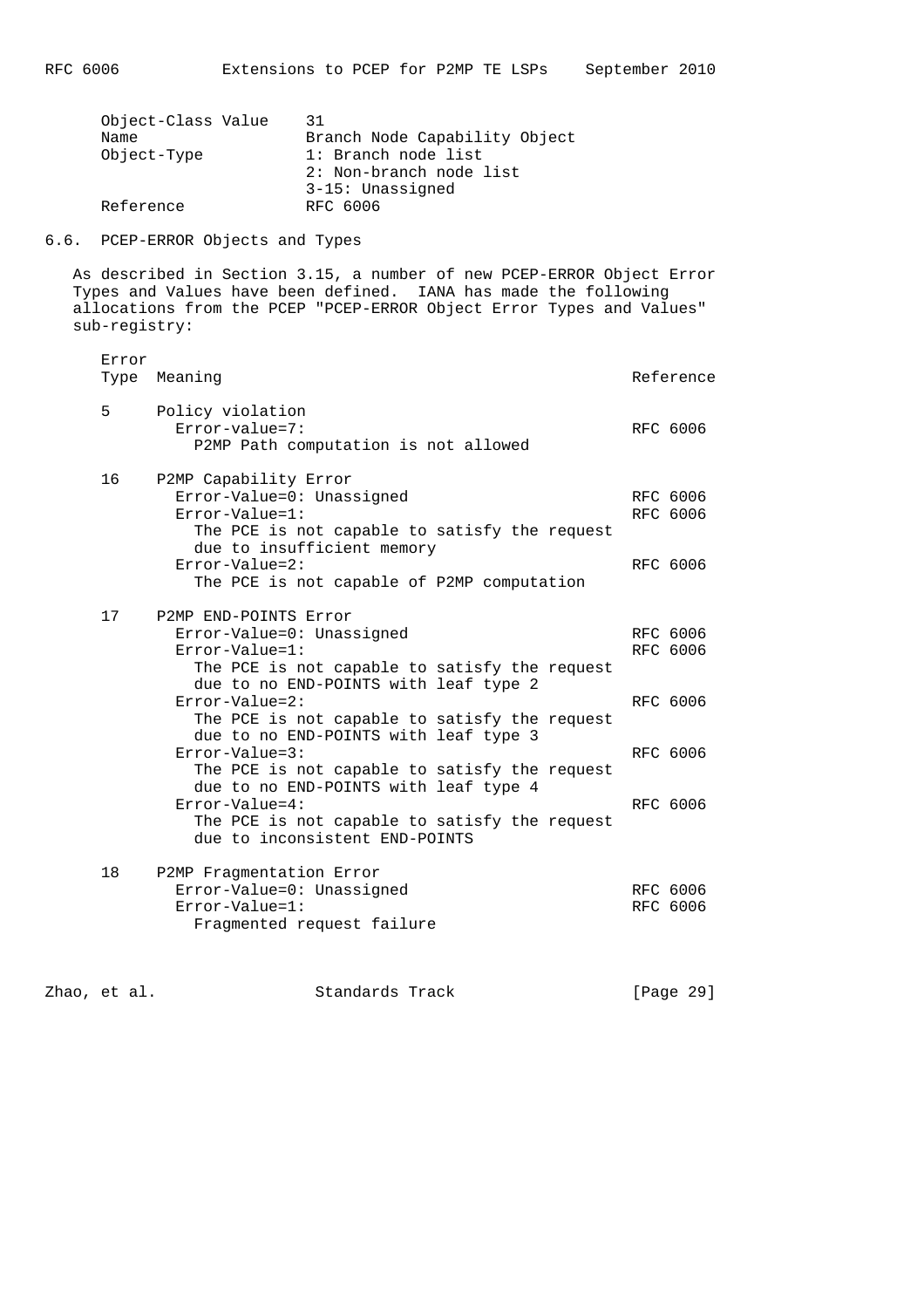6.7. PCEP NO-PATH Indicator

 As discussed in Section 3.16, a new NO-PATH-VECTOR TLV Flag Field has been defined. IANA has made the following allocation from the PCEP "NO-PATH-VECTOR TLV Flag Field" sub-registry:

|    | Bit Description           | Reference |
|----|---------------------------|-----------|
| 24 | P2MP Reachability Problem | RFC 6006  |

6.8. SVEC Object Flag

 As discussed in Section 3.12, two new SVEC Object Flags are defined. IANA has made the following allocation from the PCEP "SVEC Object Flag Field" sub-registry:

| Bit | Description            | Reference |
|-----|------------------------|-----------|
| 1 Q | Partial Path Diverse   | RFC 6006  |
| 20  | Link Direction Diverse | RFC 6006  |

6.9. OSPF PCE Capability Flag

 As discussed in Section 3.1.1, a new OSPF Capability Flag is defined to indicate P2MP path computation capability. IANA has made the following assignment from the OSPF Parameters "Path Computation Element (PCE) Capability Flags" registry:

| Bit | Description           | Reference |
|-----|-----------------------|-----------|
|     | P2MP path computation | RFC 6006  |

7. Acknowledgements

 The authors would like to thank Adrian Farrel, Young Lee, Dan Tappan, Autumn Liu, Huaimo Chen, Eiji Okim, Nick Neate, Suresh Babu K, Dhruv Dhody, Udayasree Palle, Gaurav Agrawal, Vishwas Manral, Dan Romascanu, Tim Polk, Stewart Bryant, David Harrington, and Sean Turner for their valuable comments and input on this document.

### 8. References

- 8.1. Normative References
	- [RFC2119] Bradner, S., "Key words for use in RFCs to Indicate Requirement Levels", BCP 14, RFC 2119, March 1997.

Zhao, et al. Standards Track [Page 30]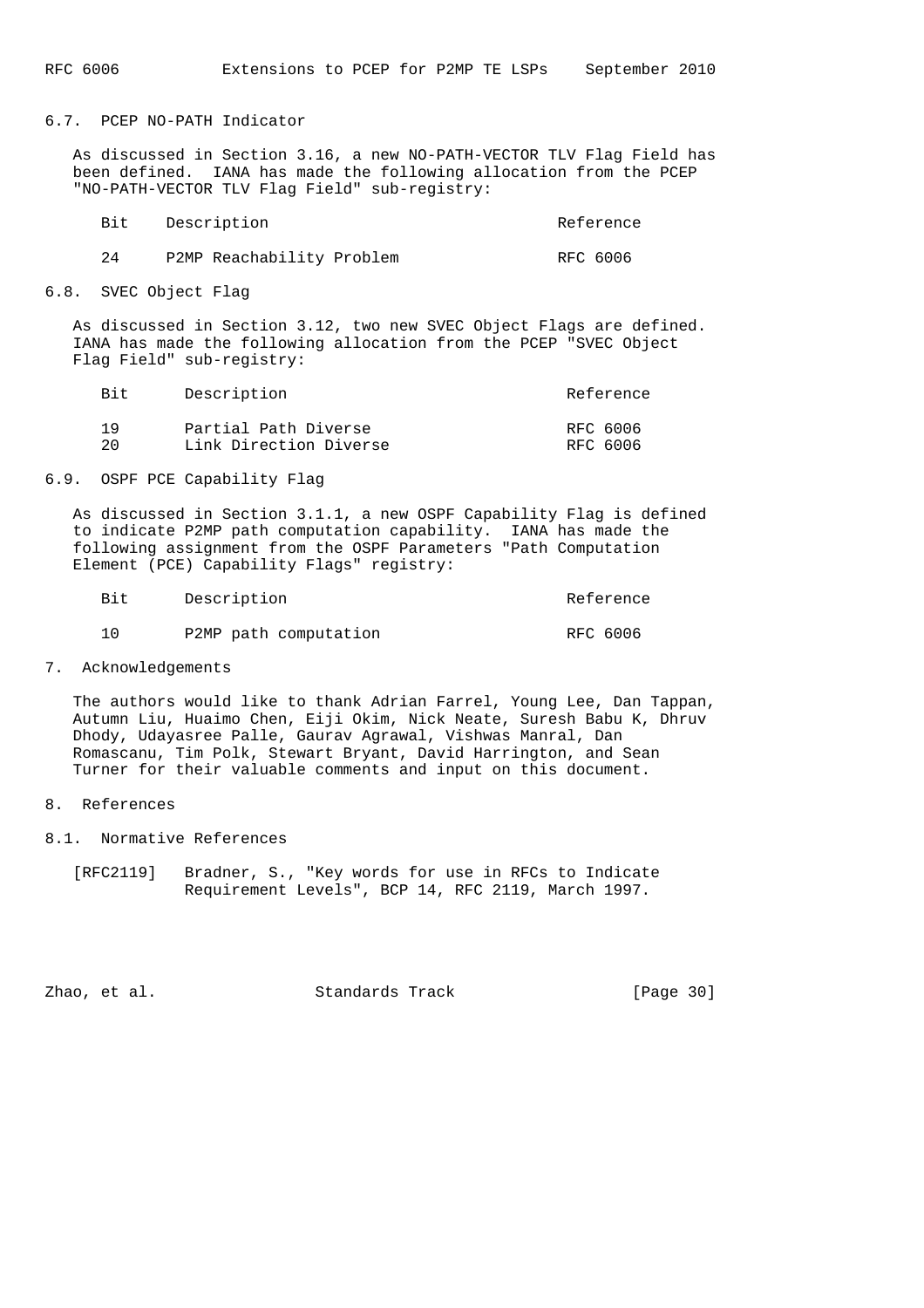- [RFC3209] Awduche, D., Berger, L., Gan, D., Li, T., Srinivasan, V., and G. Swallow, "RSVP-TE: Extensions to RSVP for LSP Tunnels", RFC 3209, December 2001.
- [RFC3473] Berger, L., Ed., "Generalized Multi-Protocol Label Switching (GMPLS) Signaling Resource ReserVation Protocol-Traffic Engineering (RSVP-TE) Extensions", RFC 3473, January 2003.
- [RFC4873] Berger, L., Bryskin, I., Papadimitriou, D., and A. Farrel, "GMPLS Segment Recovery", RFC 4873, May 2007.
- [RFC4875] Aggarwal, R., Ed., Papadimitriou, D., Ed., and S. Yasukawa, Ed., "Extensions to Resource Reservation Protocol - Traffic Engineering (RSVP-TE) for Point-to- Multipoint TE Label Switched Paths (LSPs)", RFC 4875, May 2007.
- [RFC4970] Lindem, A., Ed., Shen, N., Vasseur, JP., Aggarwal, R., and S. Shaffer, "Extensions to OSPF for Advertising Optional Router Capabilities", RFC 4970, July 2007.
- [RFC5073] Vasseur, J., Ed., and J. Le Roux, Ed., "IGP Routing Protocol Extensions for Discovery of Traffic Engineering Node Capabilities", RFC 5073, December 2007.
- [RFC5088] Le Roux, JL., Ed., Vasseur, JP., Ed., Ikejiri, Y., and R. Zhang, "OSPF Protocol Extensions for Path Computation Element (PCE) Discovery", RFC 5088, January 2008.
- [RFC5089] Le Roux, JL., Ed., Vasseur, JP., Ed., Ikejiri, Y., and R. Zhang, "IS-IS Protocol Extensions for Path Computation Element (PCE) Discovery", RFC 5089, January 2008.
- [RFC5511] Farrel, A., "Routing Backus-Naur Form (RBNF): A Syntax Used to Form Encoding Rules in Various Routing Protocol Specifications", RFC 5511, April 2009.
- [RFC5440] Vasseur, JP., Ed., and JL. Le Roux, Ed., "Path Computation Element (PCE) Communication Protocol (PCEP)", RFC 5440, March 2009.
- [RFC5541] Le Roux, JL., Vasseur, JP., and Y. Lee, "Encoding of Objective Functions in the Path Computation Element Communication Protocol (PCEP)", RFC 5541, June 2009.

Zhao, et al. Standards Track [Page 31]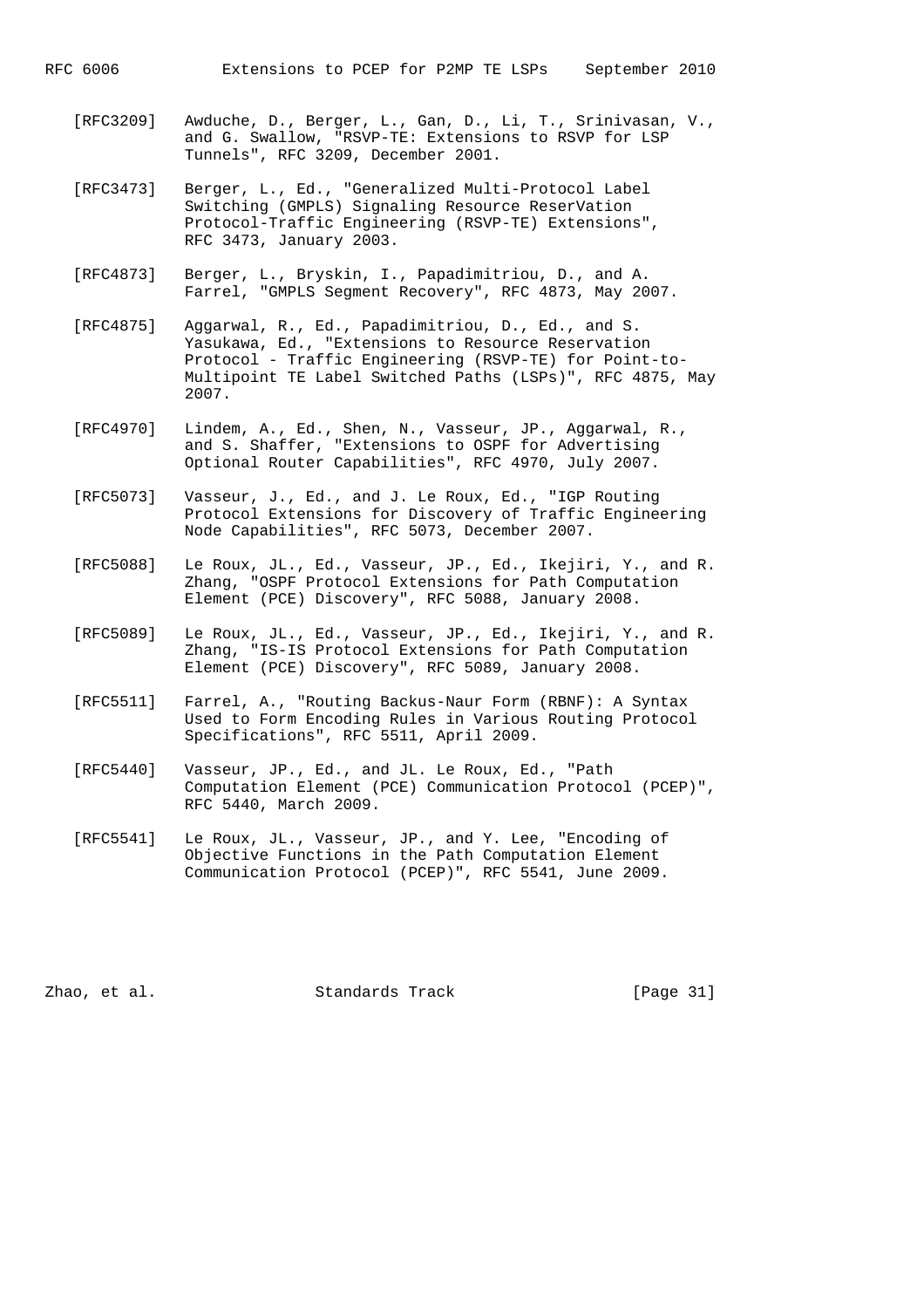## 8.2. Informative References

- [RFC4655] Farrel, A., Vasseur, J.-P., and J. Ash, "A Path Computation Element (PCE)-Based Architecture", RFC 4655, August 2006.
- [RFC4657] Ash, J., Ed., and J. Le Roux, Ed., "Path Computation Element (PCE) Communication Protocol Generic Requirements", RFC 4657, September 2006.
- [RFC5671] Yasukawa, S. and A. Farrel, Ed., "Applicability of the Path Computation Element (PCE) to Point-to-Multipoint (P2MP) MPLS and GMPLS Traffic Engineering (TE)", RFC 5671, October 2009.
- [RFC5862] Yasukawa, S. and A. Farrel, "Path Computation Clients (PCC) - Path Computation Element (PCE) Requirements for Point-to-Multipoint MPLS-TE", RFC 5862, June 2010.
- [RFC5925] Touch, J., Mankin, A., and R. Bonica, "The TCP Authentication Option", RFC 5925, June 2010.
- [PCEP-MIB] Koushik, K., Stephan, E., Zhao, Q., and D. King, "PCE communication protocol (PCEP) Management Information Base", Work in Progress, July 2010.

# Contributors

 Jean-Louis Le Roux France Telecom 2, Avenue Pierre-Marzin 22307 Lannion Cedex France EMail: jeanlouis.leroux@orange-ftgroup.com

 Mohamad Chaitou France EMail: mohamad.chaitou@gmail.com

Zhao, et al. Standards Track [Page 32]